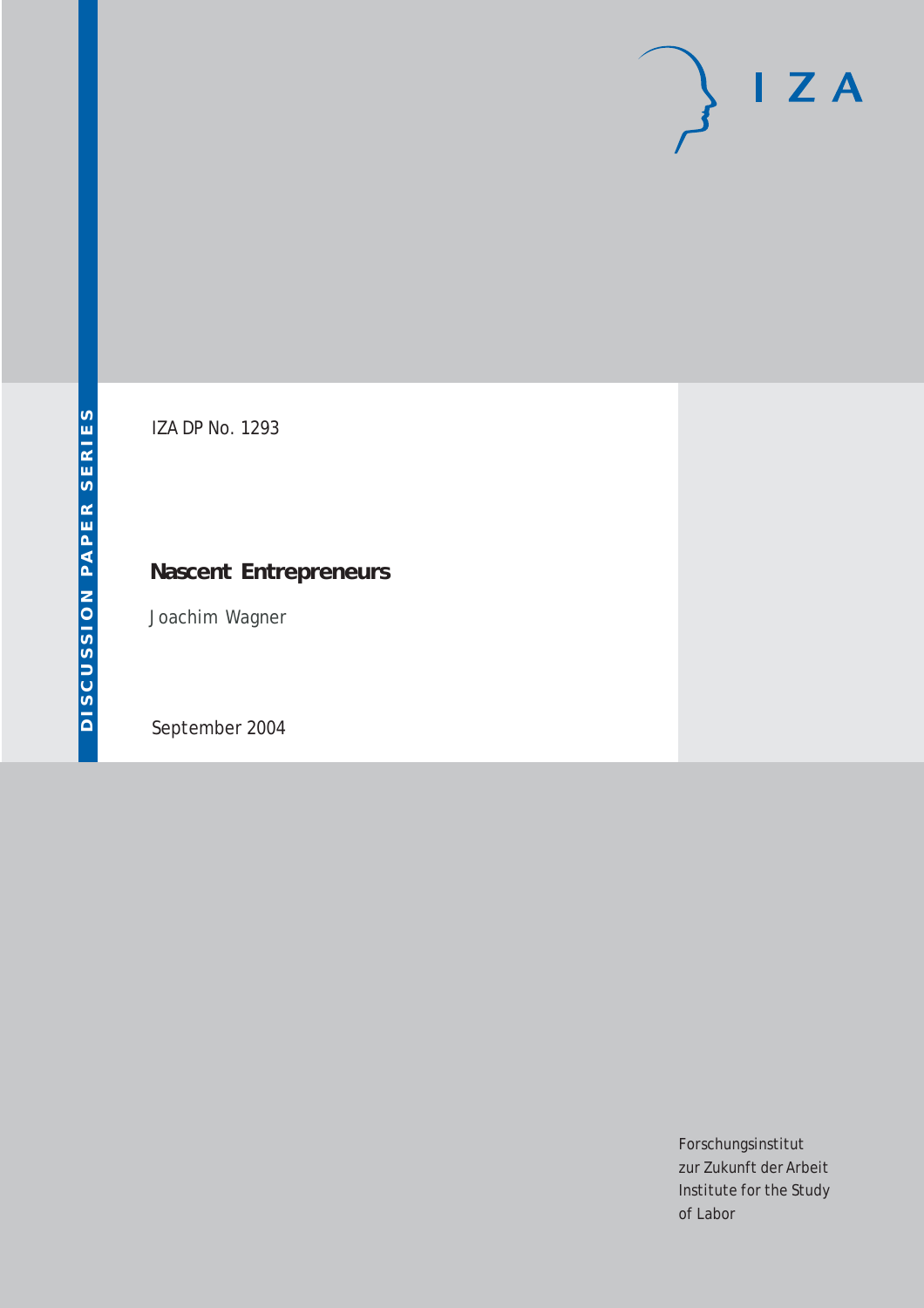## **Nascent Entrepreneurs**

**Joachim Wagner** 

*University of Lueneburg and IZA Bonn*

Discussion Paper No. 1293 September 2004

IZA

P.O. Box 7240 53072 Bonn **Germany** 

Phone: +49-228-3894-0 Fax: +49-228-3894-180 Email: [iza@iza.org](mailto:iza@iza.org)

Any opinions expressed here are those of the author(s) and not those of the institute. Research disseminated by IZA may include views on policy, but the institute itself takes no institutional policy positions.

The Institute for the Study of Labor (IZA) in Bonn is a local and virtual international research center and a place of communication between science, politics and business. IZA is an independent nonprofit company supported by Deutsche Post World Net. The center is associated with the University of Bonn and offers a stimulating research environment through its research networks, research support, and visitors and doctoral programs. IZA engages in (i) original and internationally competitive research in all fields of labor economics, (ii) development of policy concepts, and (iii) dissemination of research results and concepts to the interested public.

IZA Discussion Papers often represent preliminary work and are circulated to encourage discussion. Citation of such a paper should account for its provisional character. A revised version may be available directly from the author.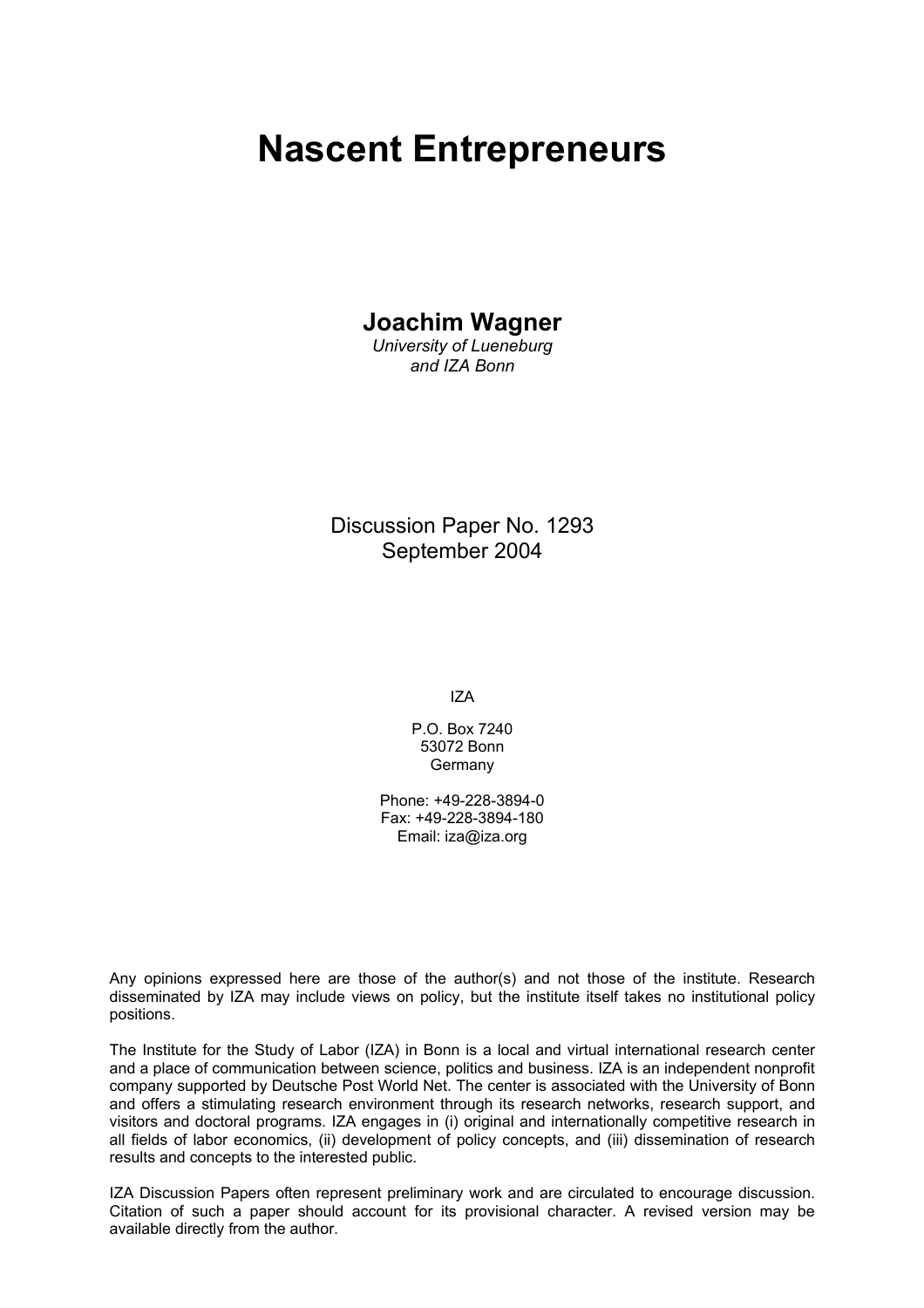IZA Discussion Paper No. 1293 September 2004

## **ABSTRACT**

## **Nascent Entrepreneurs**[∗](#page-2-0)

Nascent entrepreneurs are people who are engaged in creating new ventures. This chapter reviews the international evidence on how many of them are there around the world, what they are doing, who they are, what makes them different, and which ones see their vision through to eventual start-up.

JEL Classification: J23

Keywords: nascent entrepreneurs, literature review

Joachim Wagner University of Lueneburg Institute of Economics 21332 Lueneburg Germany Email: [wagner@uni-lueneburg.de](mailto:wagner@uni-lueneburg.de)

 $\overline{a}$ 

<span id="page-2-0"></span><sup>∗</sup> Financial support by the German Research Foundation DFG under grants WA 610/2-1 and WA 610/2-2 for the project *Regional Entrepreneurship Monitor (REM) Germany* is gratefully acknowledged.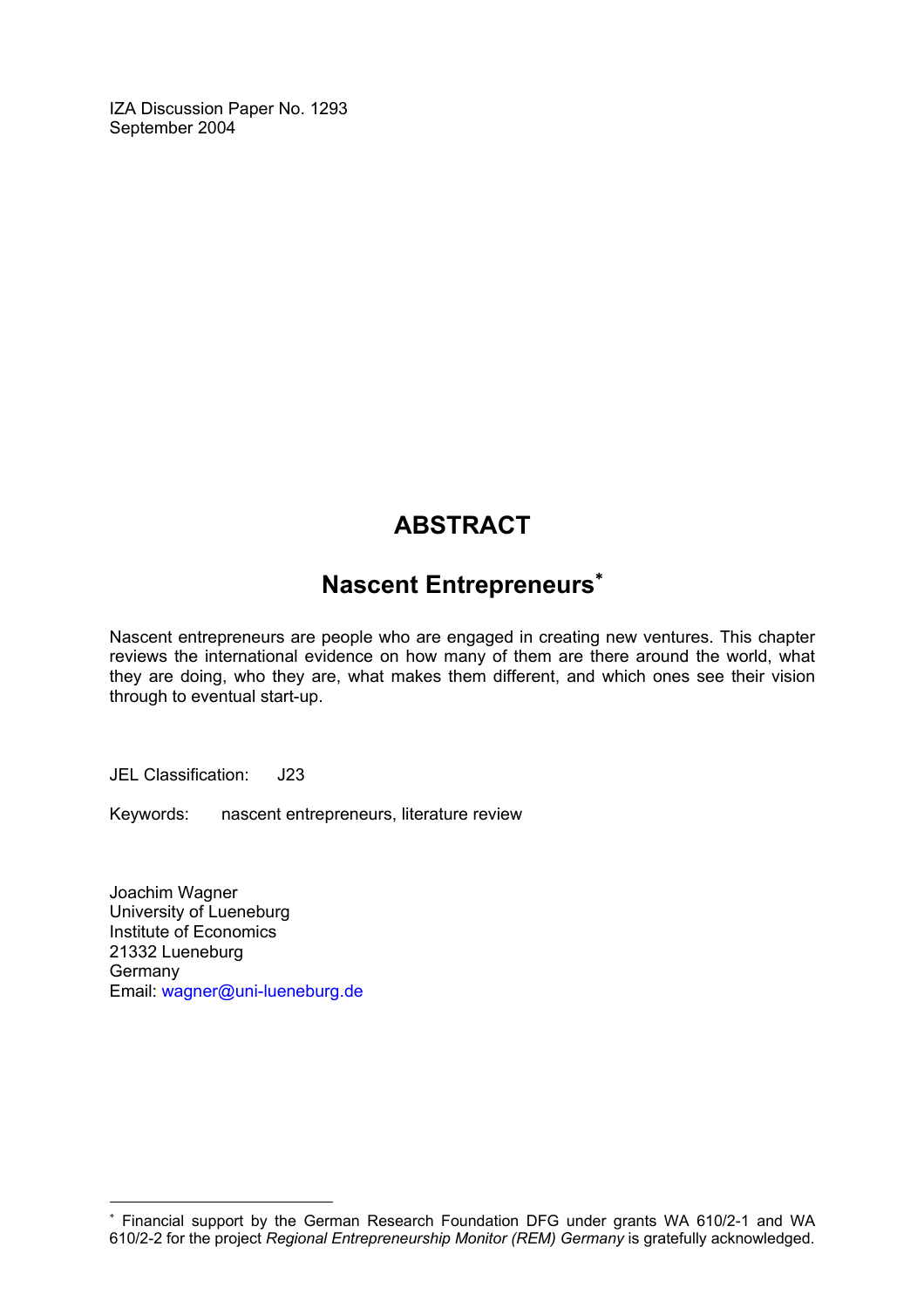#### **1. What is a nascent entrepreneur?**

The creation of a new venture is a process. Following Reynolds and White (1997, p. 6) and Reynolds (2000, p. 158ff.) this process, analogous to biological creation, can be considered to have four stages (conception, gestation, infancy, and adolescence), with three transitions. The first transition begins when one or more persons start to commit time and resources to founding a new firm. If they do so on their own, and if the new venture can be considered as an independent start-up, they a called *nascent entrepreneurs*. If they are sponsored by an existing business, they are considered nascent intrapreneurs. The second transition occurs when the gestation process is complete, and when the new venture either starts as an operating business, or when the nascent entrepreneurs abandon their effort and a stillborn happens. The third transition is the passage from infancy to adolescence – the fledgling new firm's successful shift to an established new firm.

This chapter deals with the first two stages and the first two transitions of this process, and with their main actors – nascent entrepreneurs. This means that we will neither look at nascent intrapreneurs, nor will we deal with the survival (or not) and growth pattern of active new firms. And we will not look at those who just state that they would prefer being self-employed over being an employee – a group which can be labeled latent entrepreneurs (Blanchflower, Oswald and Stutzer 2001; Blanchflower 2004, p. 16ff.). Instead, we will focus on people who are currently taking explicit steps to start a new business. To fix ideas, and following the definition used in the Panel Study of Entrepreneurial Dynamics (PSED) (Reynolds 2000, p. 170f.; Shaver, Carter, Gartner and Reynolds 2001; Gartner and Carter 2003, p. 203f.; Reynolds et al. 2004a) and in the Global Entrepreneurship Monitor (GEM) (Reynolds et al. 1999, 2000, 2001, 2002a, 2004b), a nascent entrepreneur is defined as a person who is now trying to start a new business, who expects to be the owner or part owner of the new firm,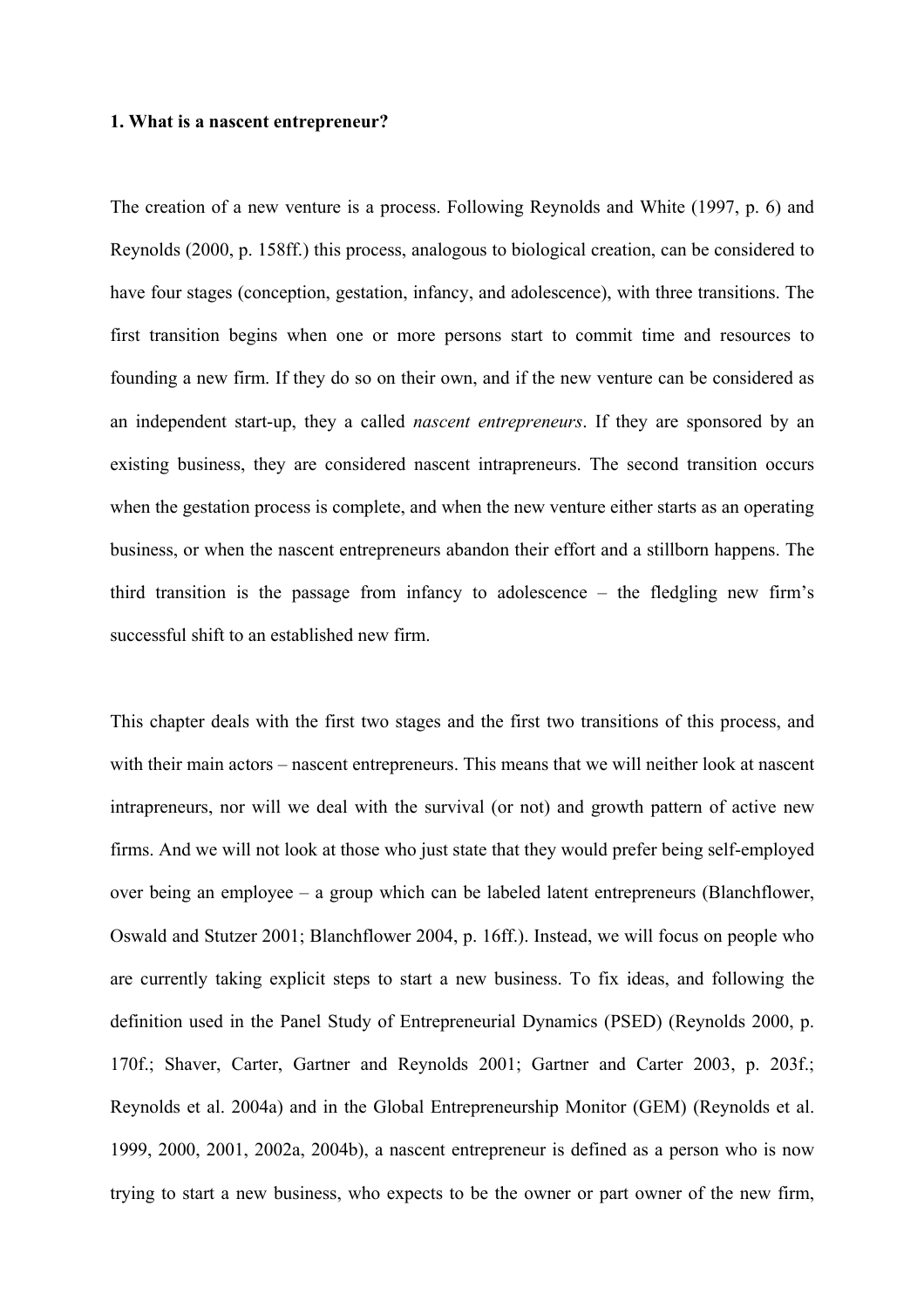who has been active in trying to start the new firm in the past 12 month, and whose start-up did not have a positive monthly cash flow that covers expenses and the owner-manager salaries for more than three month.

Using this definition of a nascent entrepreneur, the rest of the chapter will review the literature considering the following questions: How many nascent entrepreneurs are there, around the world (Section 2)? What do nascent entrepreneurs do (Section 3)? Who are the nascent entrepreneurs (Section 4)? What makes a nascent entrepreneur (Section 5)? What happens to nascent entrepreneurs, and why (Section 6)? Section 7 concludes.

#### **2. How many nascent entrepreneurs are there, around the world?**

Given that newly founded firms are important for the economic development of nations and regions, and that nascent entrepreneurs are by definition important for the foundation of new firms, information about nascent entrepreneurs is important for understanding crucial aspects of the economy. This information, however, can not be found in publications from official statistics. Some ten years ago, therefore, we knew next to nothing about nascent entrepreneurs. The situation improved considerably when results from two pioneering studies – the Wisconsin Entrepreneurial Climate Study conducted in Spring 1993, and a national pilot study for the U.S. done in October / November 1993 – were published (see Reynolds and White 1997). Furthermore, for the U.S. the Panel Study of Entrepreneurial Dynamics (PSED) that started in 1998 now is a representative national database on the process of business formation (Reynolds 2000; Reynolds et al. 2002b, 2004a).

In 1999 the Global Entrepreneurhip Monitor (GEM) project was started (Reynolds et al. 1999, 2000, 2001, 2002a, 2004b). At the heart of this international project are representative surveys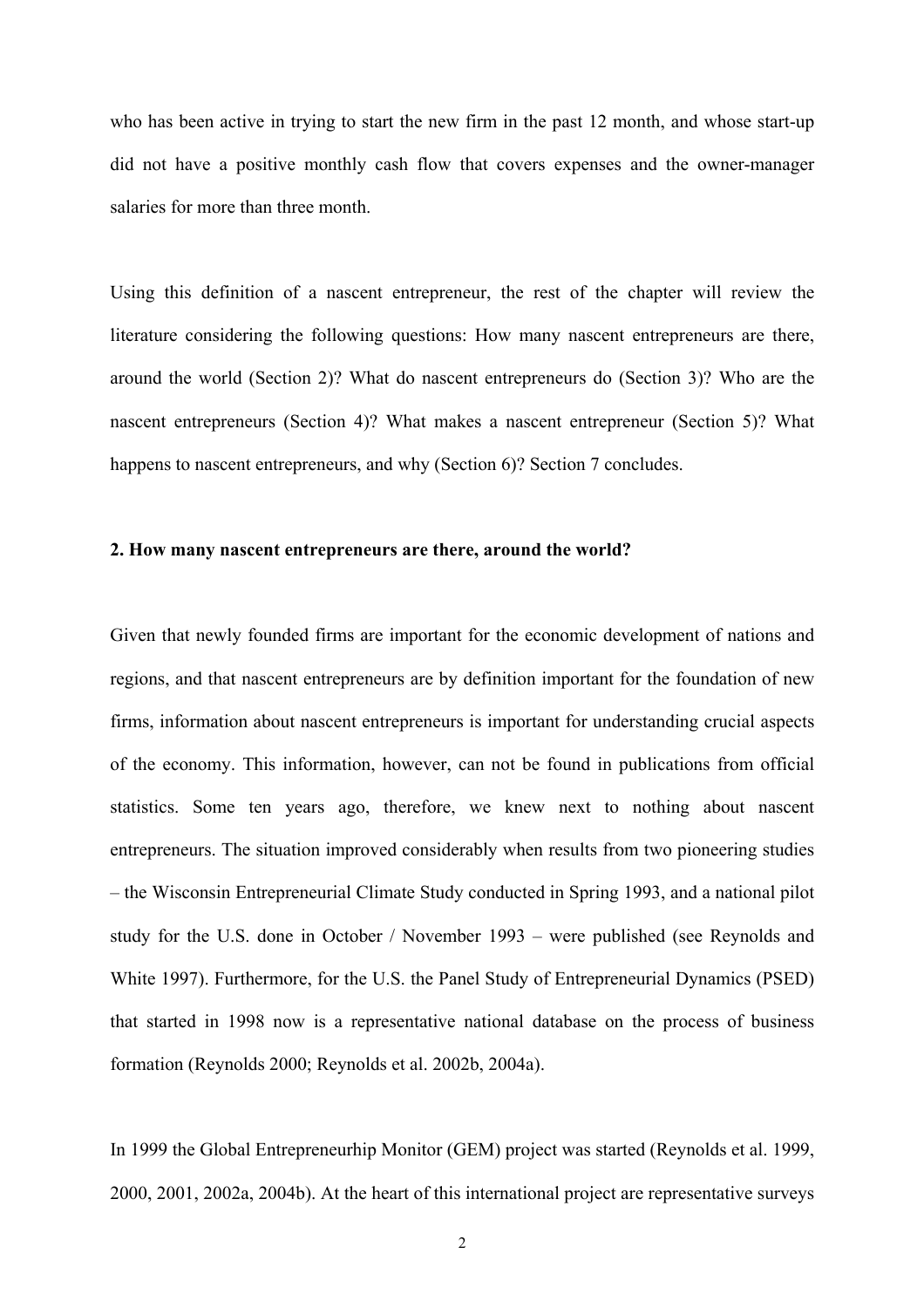of the adult population in the participating countries that use an identical questionnaire to measure various aspects of entrepreneurial activity. The share of nascent entrepreneurs in the population is measured by asking the interviewees a set of questions that closely follows the definition of a nascent entrepreneur given in section 1. 31 countries participated in the 2003 wave of GEM, and some 100,000 adults were interviewed. Table 1 reports the share of nascent entrepreneurs computed from these surveys (together with the lower and upper bounds of the 95% confidence interval for the point estimates).

Table 1 near here

 $\mathcal{L}_\text{max}$  , where  $\mathcal{L}_\text{max}$  and  $\mathcal{L}_\text{max}$  and  $\mathcal{L}_\text{max}$ 

 $\mathcal{L}_\text{max}$  , where  $\mathcal{L}_\text{max}$  and  $\mathcal{L}_\text{max}$  and  $\mathcal{L}_\text{max}$ 

From table 1 it is evident that nascent entrepreneurs are not at all a rare species. There are millions of it. Using the figures reported for the share of nascent entrepreneurs in table 1, and the numbers for the total population 18 – 64 years old from the GEM 2003 executive report (Reynolds et al. 2004b, p. 16), one calculates that in 2003 there were some 14,689 million nascent entrepreneurs in the U.S., 1,843 million in Germany, and 1,271 million in the UK.

Table 1 reveals one more striking fact: The share of nascent entrepreneurs differs widely between countries. While in Venezuela in 2003 one in five adults was a nascent entrepreneur, we found one in twelve in the U.S., one in 29 in Germany and the UK, and one in 111 in France. Given that the shares are point estimates based on (representative) samples, the differences between the numbers reported in column two of table 1 for two countries are not always statistically significantly different from zero at a usual error level (as can be seen from the lower and upper bounds of the 95% confidence intervals in column 3 and 4) – consider, for example, the reported shares for New Zealand and the U.S., or Finland and Ireland. However, it is evident that there are many differences which are both statistically significant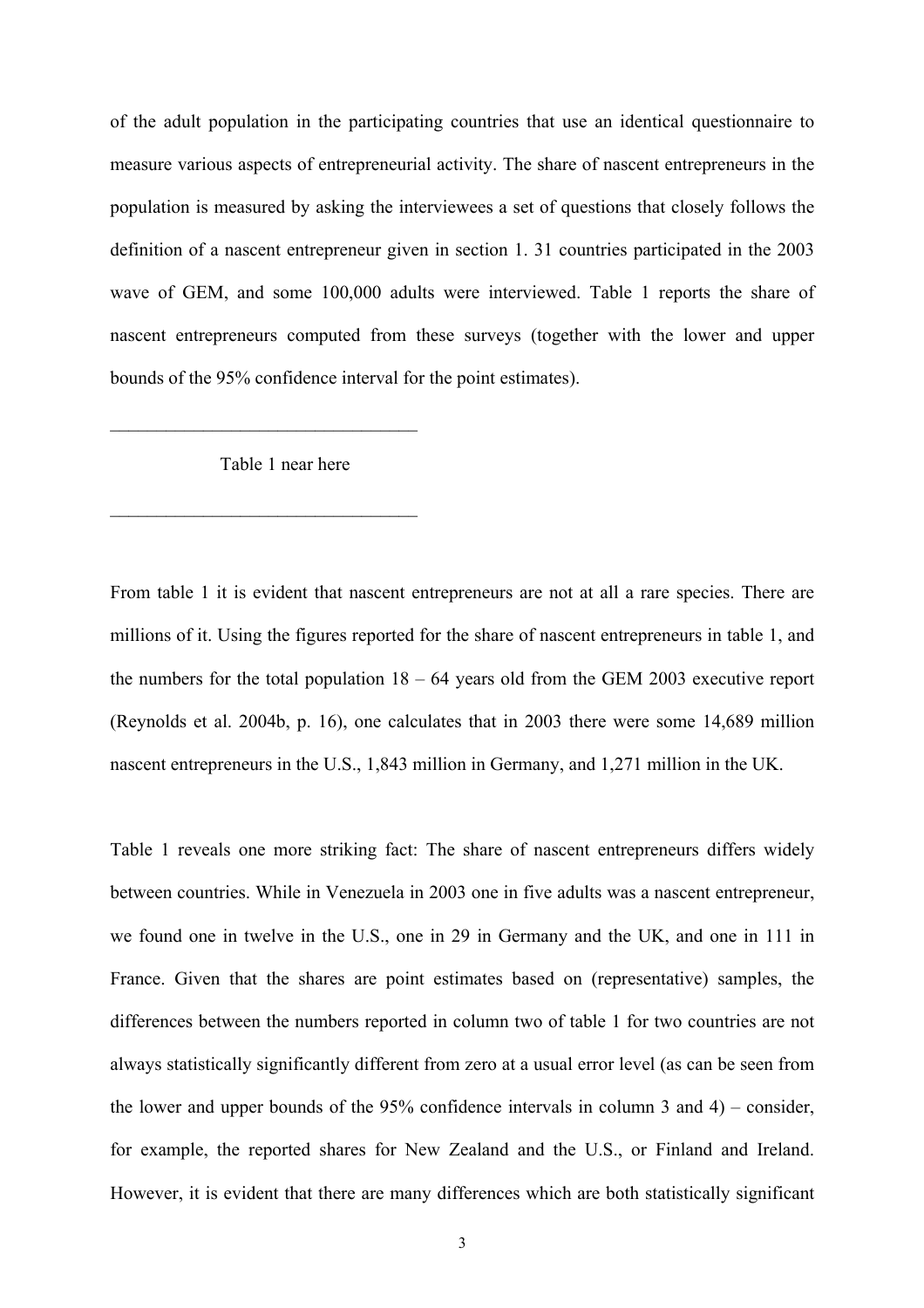and large in an economic sense – just compare the U.S. with the UK and Germany, and Germany with its neighbor countries France and the Netherlands. It should be noted in passing that similar differences in the share of nascent entrepreneurs have been found between regions in Germany (Wagner and Sternberg 2004).

How can these differences in the share of nascents entrepreneurs across space be explained? What makes a country more or less entrepreneurial? Using data for 36 countries participating in the Global Entrepreneurship Monitor 2002 van Stel et al. (2003) investigate this question employing four empirical approaches: First, they hypothesize nascent entrepreneurship to be a function of the level of economic development of a country, using per capita income as an indicator. Second, they test for the influence of an innovative capacity index. Third, they take an eclectic stand and link nascent entrepreneurship to a portfolio of determinants including economic and non-economic conditions, such as technology, demography, culture and institutions. Fourth, they combine the approaches mentioned before in a single empirical model.

Both for the relationship of the share of nascent entrepreneurs with per capita income and with innovative capacity van Stel et al. (2003) find a u-shaped nexus: Rising levels of economic development and innovative capacity go along with a declining share of nascent entrepreneurs in the adult population up to a certain level, and then start to rise again as per capita income or the index of innovative capacity increases still further. Using the empirical model based on the eclectic approach they start with a set of twelve exogeneous variables and apply a stepwise procedure to end with four determinants (the sign of the estimated regression coefficient is given in brackets): A variable measuring the stock of incumbent business owners (+), the innovative capacity index (-), social security costs as percent of GDP (-), and a dummy variable indicating whether a country has been a communist country in the past or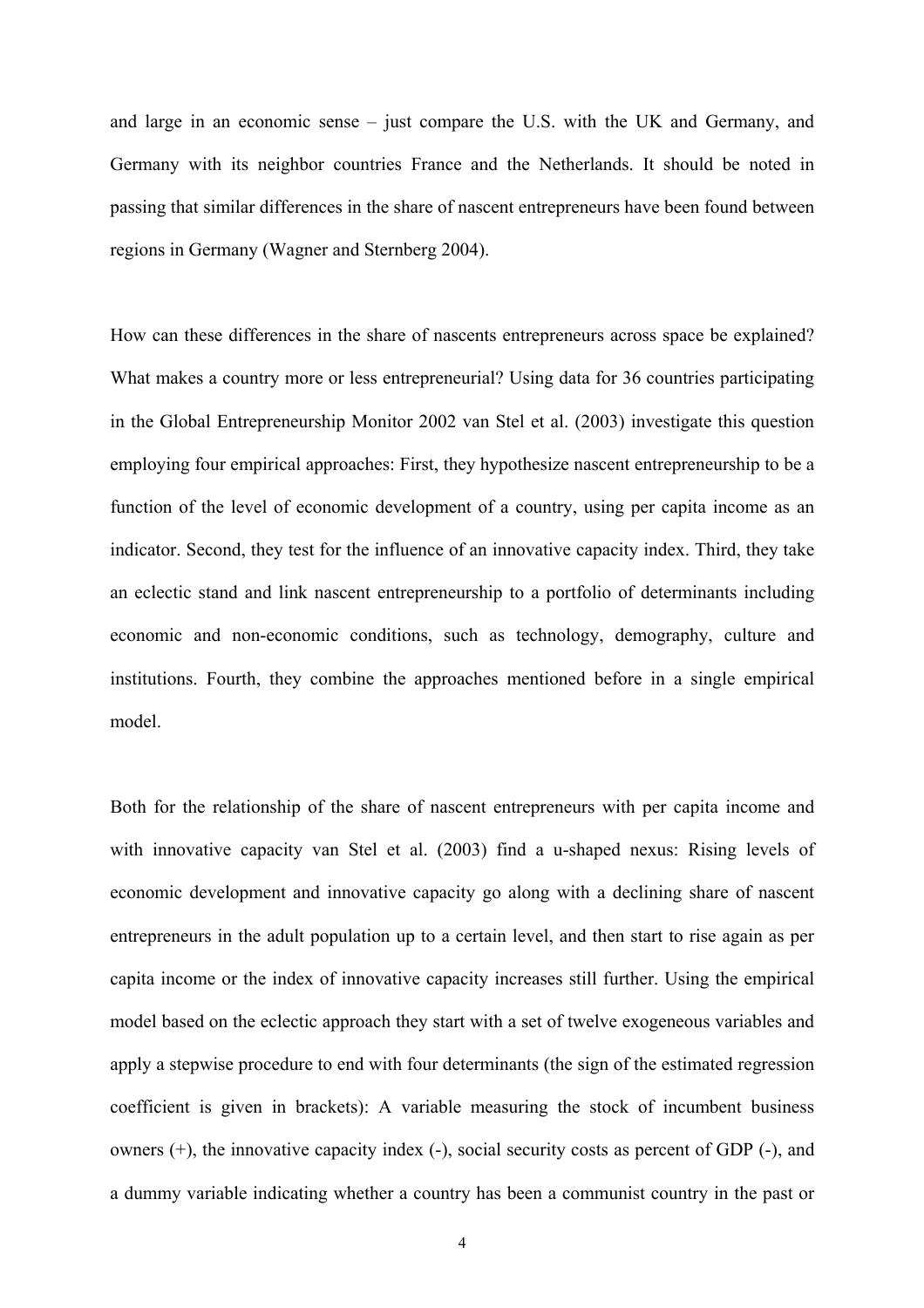not (-). In the full model combining the other three approaches the positive relationship with the stock of incumbent business owners, the negative impact of being a former communist country, and the u-shaped relationship with the innovative capacity index still hold (while the u-shaped relationship with per capita income is no longer statistically significant at a conventional level); the regression coefficient of the social security costs variable remains negative, but is not longer statistically significant at a conventional level.

The authors themselves point out three limitations of their study: It is based on cross section data for one moment in time only; it does not disaggregate by sector of activity (industry vs. services, etc.) nor does it make a distinction between necessity and opportunity entrepreneurship; and it assumes that the same empirical model is appropriate for countries as different as the U.S., Russia, and Brazil. Furthermore, the stepwise approach used might be expected to end up in an empirical model that is taylor-made for the data set at hand.

In an empirical investigation that has a focus on the role of post-materialism as a cultural factor influencing cross-country differences in total entrepreneurial activity (defined as the share of nascent entrepreneurs plus the share of people who are owner-managers of a business less than 42 months old) Uhlaner and Thurik (2004) report estimates for an empirical model regressing the share of nascent entrepreneurs on five variables (see their table 2, column 7), too. The study is based on data from 28 countries which are a subset of the countries that participated in the Global Entrepreneurship Monitor 2002, and, therefore, a subset used in the study by van Stel discussed above. They find a weakly significant positive relationship with an index of life satisfaction and a highly significant relationship with the gross enrollment ratio in secondary education; the estimated coefficients of the variables measuring postmaterialism, per capita income, and the gross enrollment ratio in tertiary education are statistically insignificant at any conventional level. Given that the investigation of cross-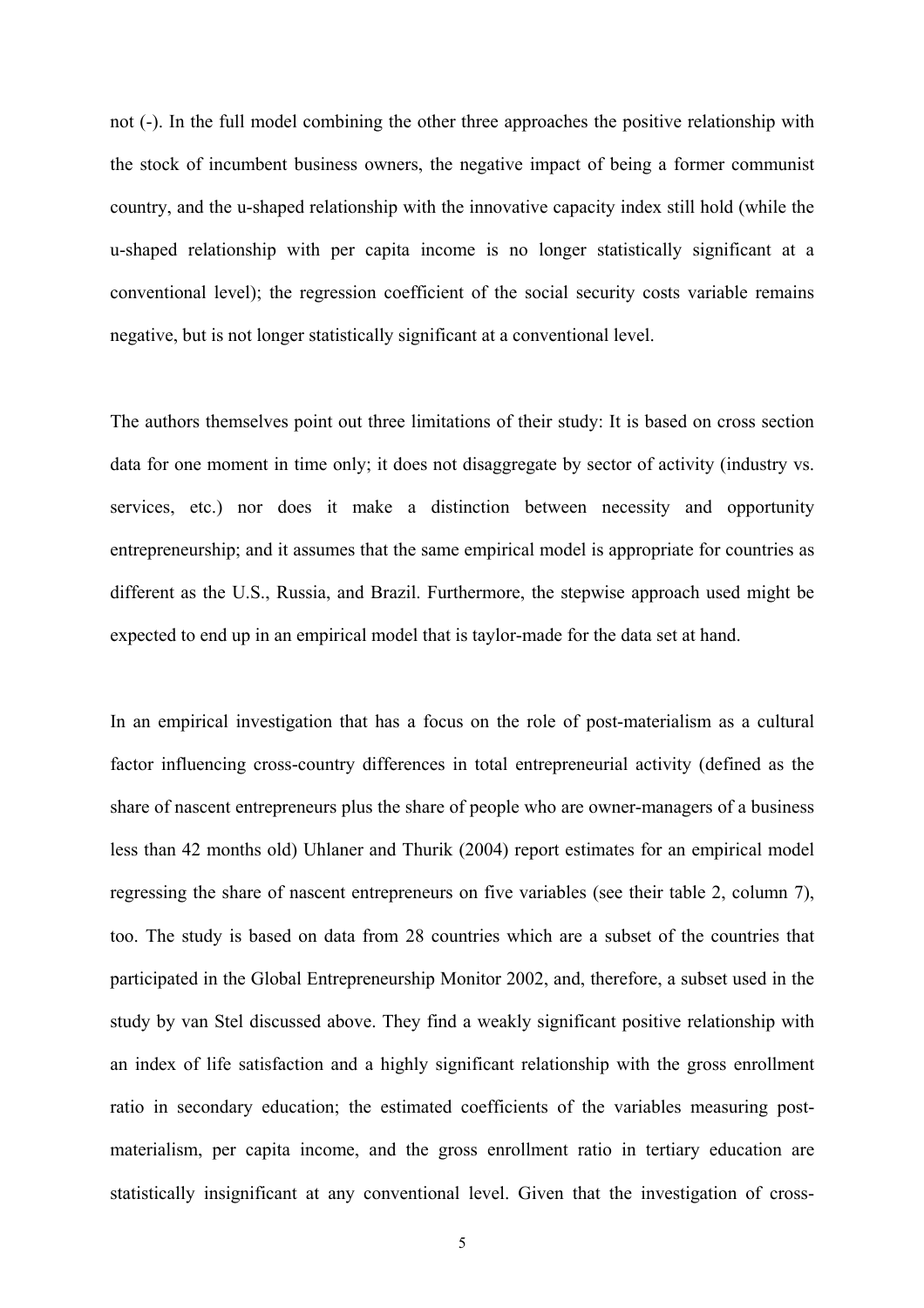country differences in the share of nascent entrepreneurs is not at the center of the study, and the limitations of the study (which are similar to those mentioned in the context of the van Stel et al. study), the results should not be expected to shed much light on the topic considered here.

The two pioneering studies by van Stel et al. (2003), and by Uhlaner and Thurik (2004), are (to the best of my knowledge) the only empirical investigations looking at cross-country differences in the share of nascent entrepreneurs (for studies on cross-country differences in total entrepreneurial activities - defined as the share of nascent entrepreneurs plus the share of people who are owner-managers of a business less than 42 months old – besides Uhlaner and Thurik (2004), see Minniti and Arenius (2003), and Verheul and Thurik (2003)). It is an open question, and one well worth future research efforts, whether the findings in these studies can be replicated for different samples of countries and for different periods, and what is the role played by other factors not investigated hitherto.

#### **3. What do nascent entrepreneurs do?**

What are the activities nascent entrepreneurs are involved in when they are actively engaged in creating a new venture of their own? The only way to find out is to ask them, and this has been done in the U.S. in the Wisconsin Entrepreneurial Climate Study conducted in Spring 1993, in a national pilot study for the U.S. done in October / November 1993 (Reynolds 1997; Reynolds and White 1997), and in the Panel Study of Entrepreneurial Dynamics (PSED) that started in 1998 (Reynolds 2000; Reynolds et al. 2002b; Gartner and Carter 2003; Reynolds et al. 2004a). Furthermore, we have evidence from surveys conducted in Norway (Alsos and Ljunggren 1998) and in Canada ( Diochon et al. 2001).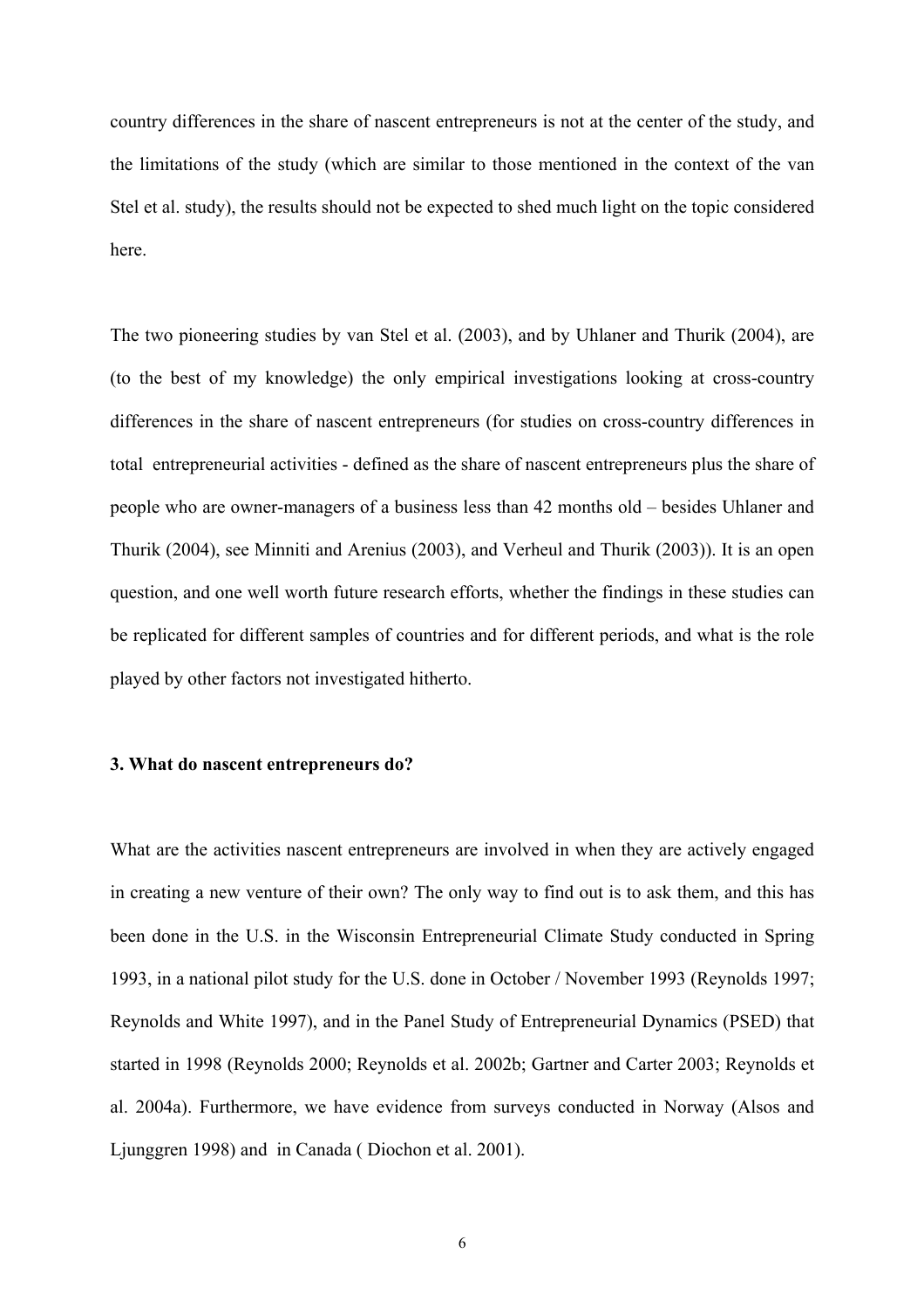In the order of "popularity" among the respondents in the U.S. sample of 1993 the following start-up activities were reported by at least one third of the nascent entrepreneurs (Reynolds 1997, p. 452; Reynolds and White 1997, p. 41): Serious thought about business; looked for facilities/equipment; initiated savings to invest; invested own money in the new firm; organized start-up team; written business plan; bought facilities/equipment; sought financial support; license, patent, permits applied for; developed first model or prototype; received money from sales. About 95% of the nascent entrepreneurs indicated two or more start-up behaviors, the median number of steps taken was 7. Using a similar (but not identical) list of activities, Diochon et al. (2001) report similar (but not identical) results from interviews with some 120 nascent Canadian entrepreneurs performed in 2000: respondents are engaging in multiple activities, and the most intensely pursued are: defining market opportunities; personally investing money in the venture; purchasing raw materials, inventory, supplies or components; generating sales revenue; and marketing, promotional efforts. Looking at gender differences in start-up activities among 114 male and 35 female Norwegian nascent entrepreneurs interviewed in 1997, Alsos and Ljunggren (1998) find few differences between male and female nascents – among others, a smaller proportion of the women than of the men reported having prepared a business plan and to hire employees.

Evidence on the "first behavior" of nascent entrepreneurs based on the interviews from the Panels Study of Entrepreneurial Dynamics is reported by Gartner and Carter (2003, p. 203f.). According to their findings, 57 % of the 715 nascent entrepreneurs "spent a lot of time thinking about starting business" first, followed by 16 % who "took classes or workshops on starting business", 15 % "saving money to invest in business", 14 % "invested own money in business", and 12 % "developed model or procedures for product/service". The authors list 21 more start-up behaviors that occurred first among less than 10 % of the nascent entrepreneurs. Carter and Kolvereid (1998) compare first activities between male and female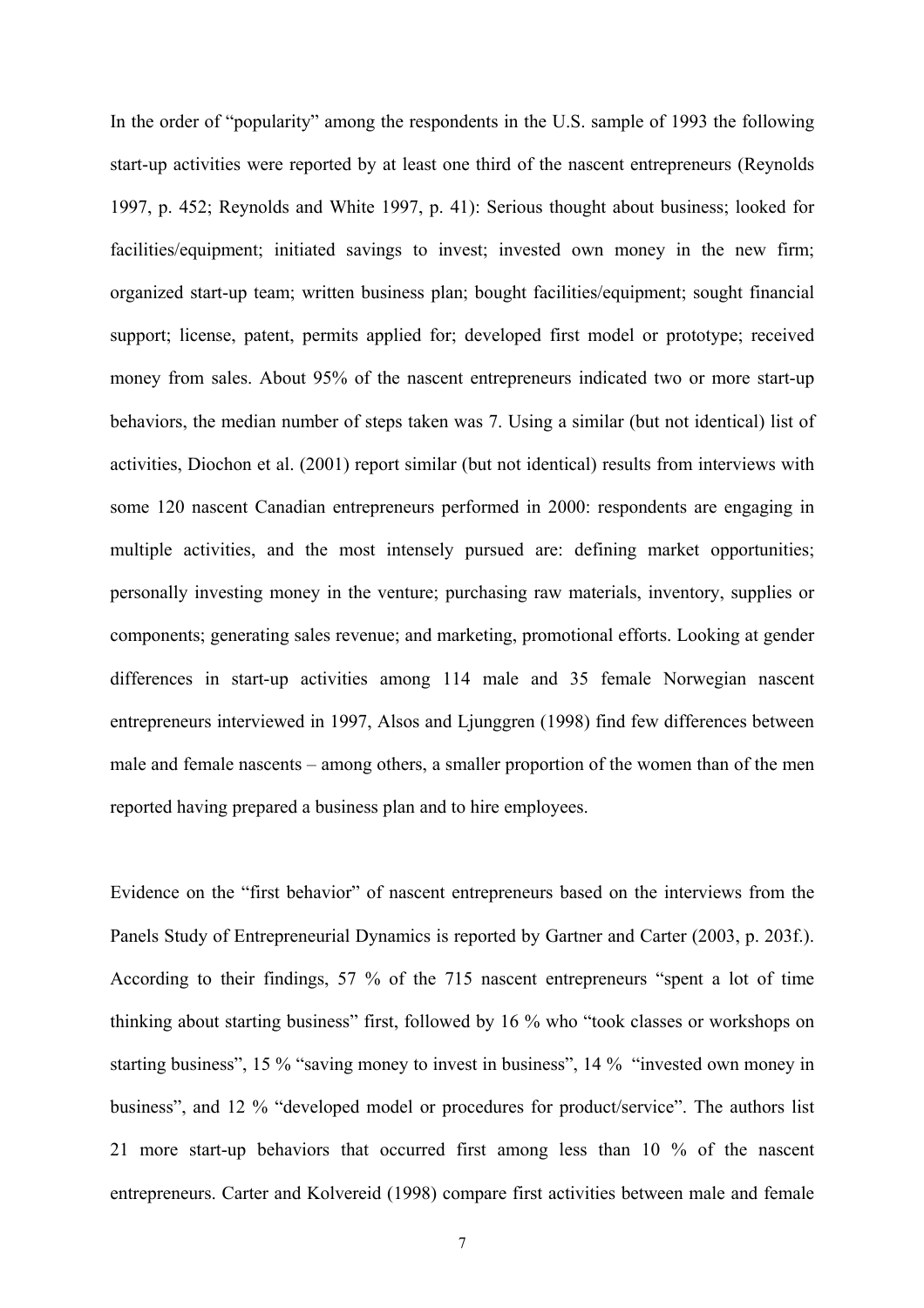nascent entrepreneurs in the U.S. and in Norway, and they find variation across both gender and country.

Unfortunately, we do not have comprehensive and comparable evidence on the set of activities nascent entrepreneurs are involved in, and on the timing of these events, for a large number of countries, because this is a topic that has not been investigated in the Global Entrepreneurship Monitor project. From the evidence we have on start-up activities it is clear that there is neither a fixed set of events (although some events are more common than others) nor a uniform sequence. The industry, the region, and personal factors (like gender, skills, and financial reserves of the nascent entrepreneurs) all matter in determining what a nascent entrepreneurs does, and when.

#### **4. Who are the nascent entrepreneurs?**

Are nascent entrepreneurs different from the rest of the adult population, and is there a typical nascent entrepreneur with a typical set of characteristics? Table 2 reports the relationship between the prevalence rate of nascent entrepreneurs and selected personal characteristics and attitudes. This evidence is based on the (weighted) data from the 29 countries that took part in the Global Entrepreneurship Monitor in 2001 (Reynolds et al. 2001, p. 32).

Table 2 near here

 $\mathcal{L}_\text{max}$  , where  $\mathcal{L}_\text{max}$  and  $\mathcal{L}_\text{max}$  and  $\mathcal{L}_\text{max}$ 

 $\mathcal{L}_\text{max}$ 

According to table 2 the share of nascent entrepreneurs in the total population covered by the surveys is much higher for men than for women, and it declines with age; it is more than twice as high for those who know an entrepreneur than for those who do not, and more than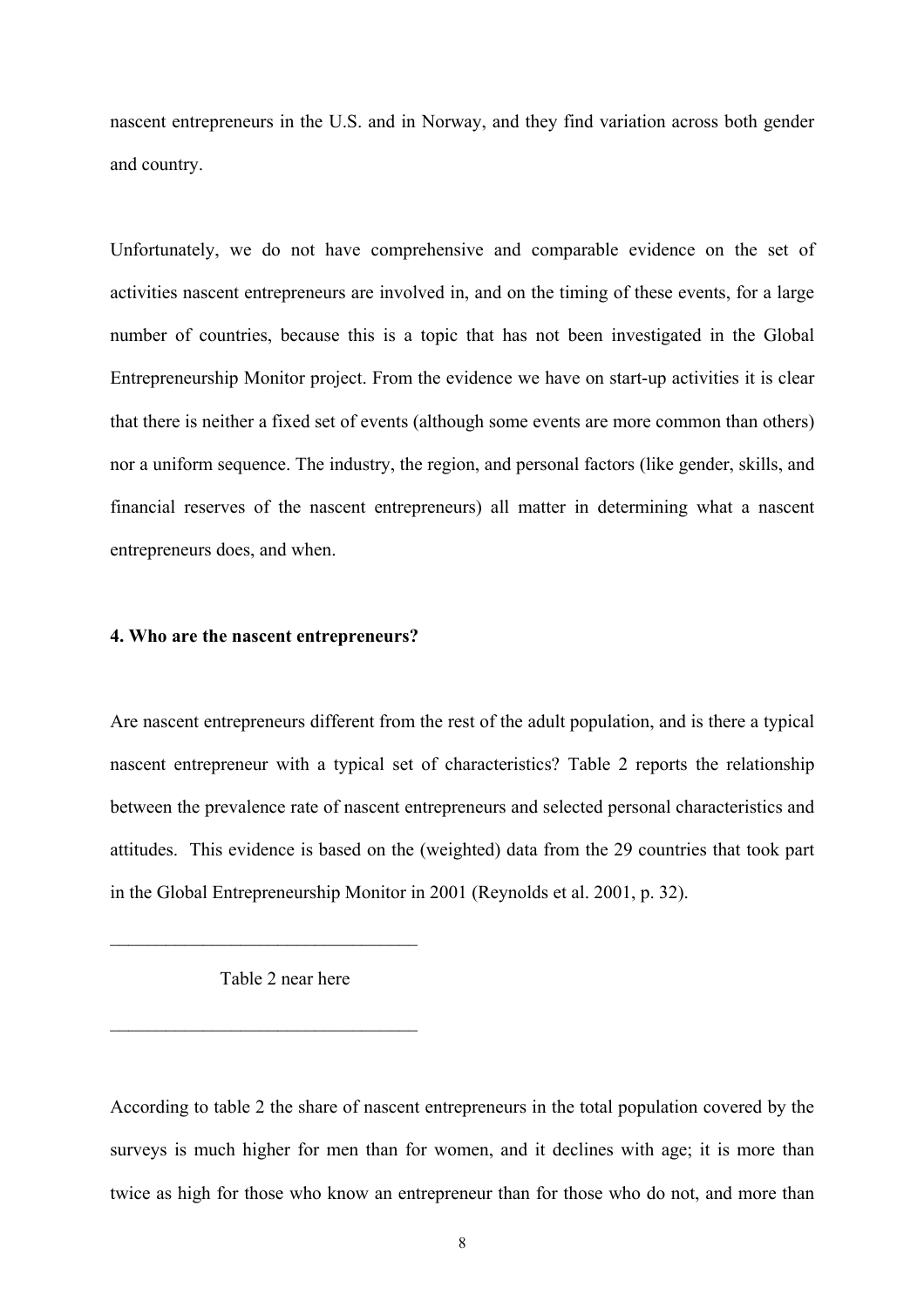three times higher for those who perceive a good opportunity for business compared to those who do not; the presence of business skills increases the share by a factor of nearly 6. Fear of failure matters – the share of nascent entrepreneurs is twice as high among those who consider failure fear not as a problem compared with those who do. The better the family future looks, the higher is the prevalence rate of nascent entrepreneurs; the link with the perception of the country's economic future, however, is non-monotonic with the lowest share of nascents among those who state that the country future looks the same as today. As regards educational attainment, the share of nascents is lowest for those at the top and at the bottom end, and considerably higher in between. Nascent entrepreneurs are more often found among individuals who are working full or part time than among those who are not working or are not in the labor force. The higher the household income, the higher is the prevalence rate of nascent entrepreneurs. This evidence from the Global Entrepreneurship Monitor project shows that certain types of individuals are more likely to be involved in creating a new venture, but that individuals from all categories are involved to some extent.

Although the evidence reported in table 2 reveals important facts about nascent entrepreneurs two shortcomings are evident:

First, a look at the (weighted) average of data from 29 countries in one year is a bird's eye view – a closer look at data for single countries (or regions inside countries) and several years will demonstrate important differences across both space and time. Fortunately, there are detailed annual country reports for each country which took part in the Global Entrepreneurship Monitor project, and most of these reports are available free of charge from the project's homepage (www.gemconsortium.org). Furthermore, comprehensive descriptive information on nascent entrepreneurs in selected countries are available from other sources, too – for the U.S. (see evidence based on the Panel Study of Entrepreneurial Dynamics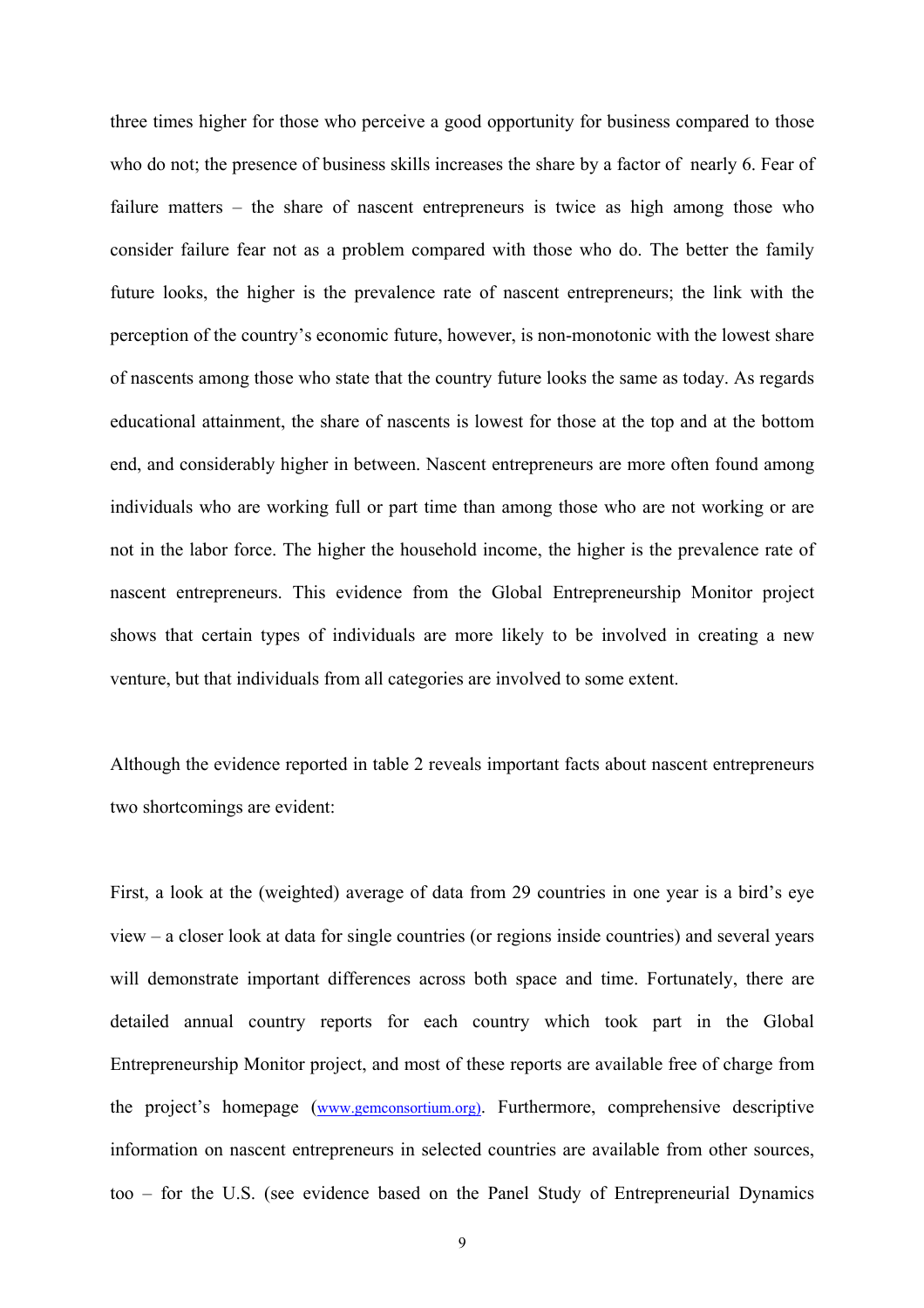reported in Reynolds et al. 2002b, 2004a), Canada (Diochon et al. 2001), Sweden (Delmar and Davidsson 2000), and for selected regions in Germany (Bergmann et al. 2002; Lückgen and Oberschachtsiek 2004). This provides researchers interested in a specific country, or in inter-country comparisons, with a rich set of information; and it offers the possibility to augment the bird's eye view given in table 2 by views through a looking glass.

Second, the empirical evidence reported in table 2 is only descriptive in nature, and it does not reveal the extent to which the various factors considered are interrelated. To give just one example, consider the relationship between gender and nascent entrepreneurship on the one hand, and between labor force status and nascent entrepreneurship on the other hand. Men are more than twice as often involved in creating new ventures than women, and so are people who are working full or part time compared to those who are not working or are not in the labor force. Given that the share of men who are in paid employment is much higher than the share of women, what is the ceteris paribus effect of being male, and of working full or part time, on the propensity of being a nascent entrepreneur? Descriptive bivariate comparisons can not reveal this. Multivariate analyses that tackle this topic are reviewed in the next section.

#### **5. What makes a nascent entrepreneurs?**

Empirical investigations of the ceteris paribus impact of individual (and other) characteristics and attitudes on the propensity to become a nascent entrepreneur are usually – either explicitely or implicitly - based on a theoretical framework that can be outlined as follows:

Consider a utility-maximizing individual that has the choice between paid employment and self-employment (taking the decision to participate in the labor market as given). This person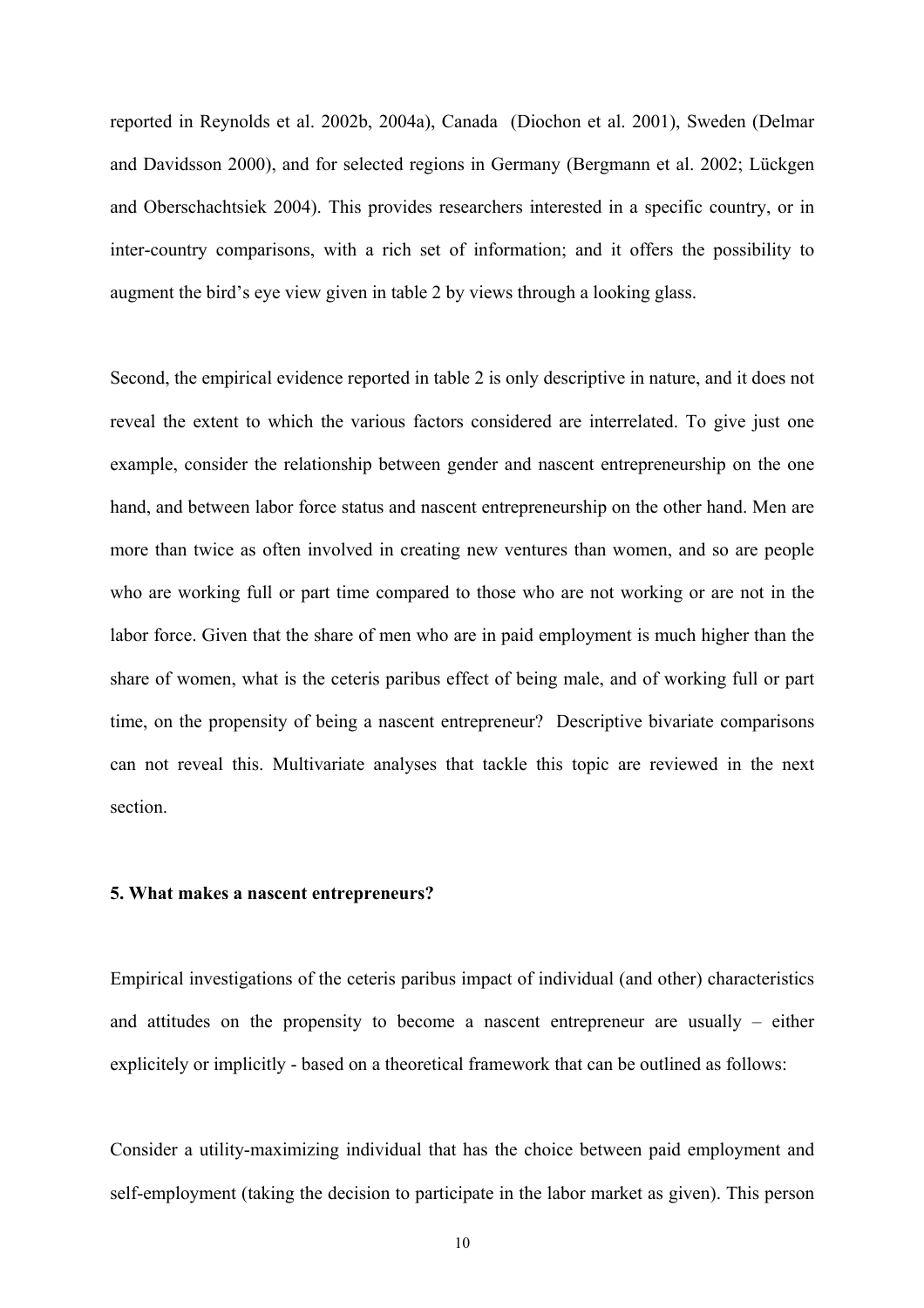will choose the option self-employment if the discounted expected life-time utility from selfemployment (DELUs) is higher than that from paid employment (DELUp). The difference Ni between DELUsi and DELUpi,

#### (1) Ni = DELUsi - DELUpi

therefore, is crucial for the decision of individual i, and it will choose self-employment if Ni is positive. DELUsi and DELUpi are determined by the expected monetary and non-monetary returns from self-employment and paid employment according to the utility function of the person and the individual's discount rate. Higher returns lead to higher values of DELU.

The expected monetary and non-monetary returns from both types of employment depend on variables that are either endowments of the individual i (like age, a university degree, or the degree of risk-aversion) or other relevant variables (like characteristics of the region a person lives in). All these variables are summarized in a vector xi. Given that Ni depends on DELUsi and DELUpi, and DELUsi and DELUpi depend on the monetary and non-monetary returns, Ni can be written as a function of xi:

(2)  $Ni = Ni (xi)$ 

Elements of xi that have a more positive or less negative impact on DELUsi than on DELUpi increase Ni (and vice versa). Given that the expected monetary and non-monetary returns from both types of employment, the utility function, and the discount rate of an individual are unknown to an observer, we cannot observe Ni. Therefore, we cannot test directly whether an individual characteristic or attitude (say, a university degree, or a high degree of risk aversion) has a positive impact on Ni or not. If, however, Ni is greater than the critical value zero,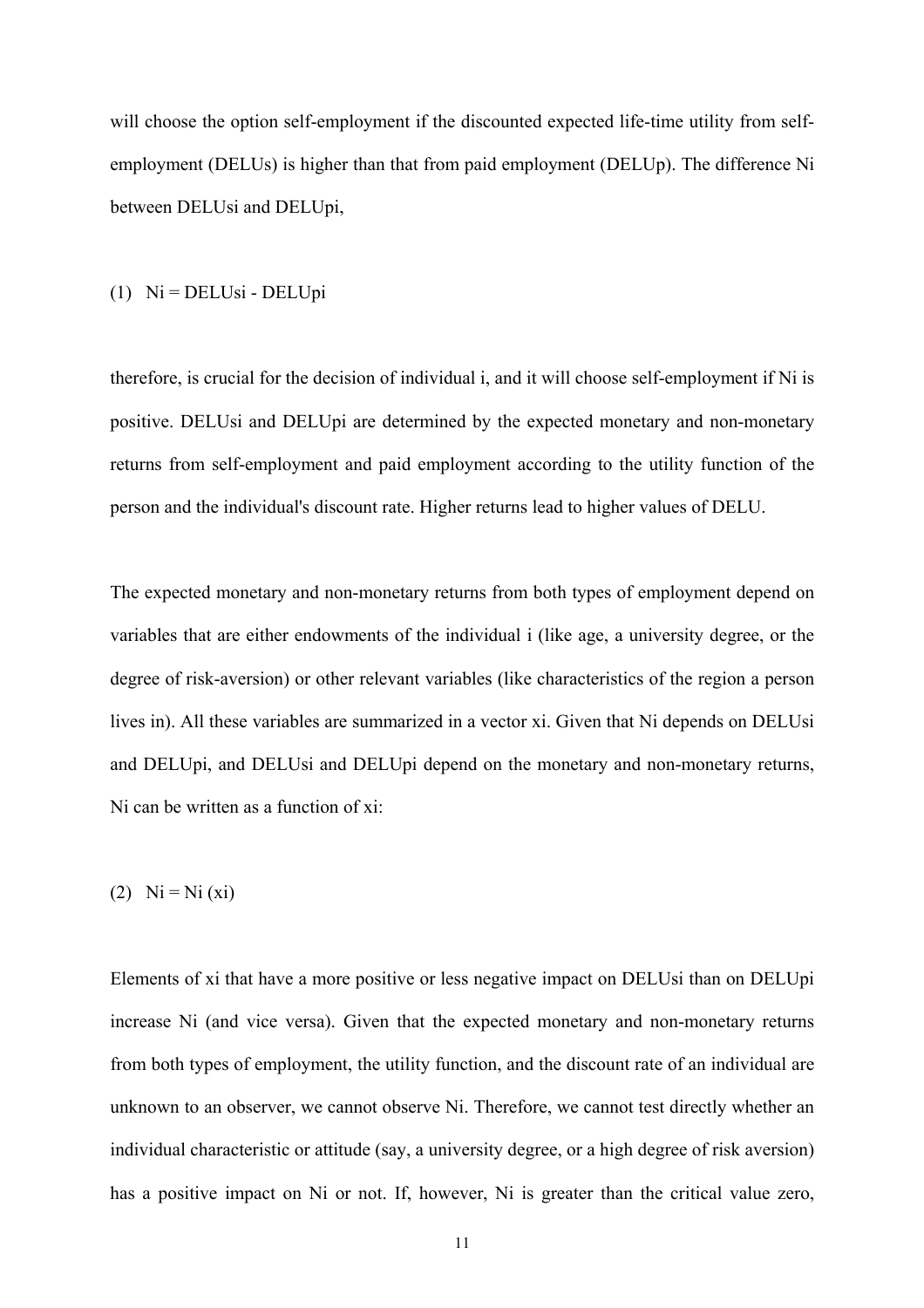according to our theoretical framework a person will choose to become an entrepreneur, and the decision to do so or not is observable.

Empirical models that investigate the ceteris paribus influence of the elements of xi on the probability that a person is a nascent entrepreneur use this known decision pro or contra. In these models the dummy variable indicating whether a person is a nascent entrepreneur or not is regressed on a set of exogeneous variables made of characteristics and attitudes of the individual, and on other variables considered as relevant for this decision. Given the dichotomous nature of the endogeneous variable these empirical models are estimated by (variants of ) logit or probit, and the empirical approach can be labeled a reduced form logit (or probit) approach.

Note that by focussing on the factors affecting the decision to become self-employed, as opposed to remaining in paid-employment, instead of looking at differences in the probability that people are self-employed rather than employees, one avoids confounding entry and survival effects: The probability of being self- employed at a point in time depends on the probability of switching into self-employment in the past and then surviving as a selfemployed until the time of the survey (see Parker 2004, p. 25f).

While there is a large empirical literature on the ceteris paribus impact of personal and other variables on the probability of being an "adult" entrepreneur versus a paid employee (surveyed in Parker 2004, ch. 3), econometric investigations that ask what makes a nascent entrepreneur are scarce. One group of these studies deals with the more general question what makes a "typical" nascent entrepreneur, attempting to identify factors that are statistically significant for the decision to create a new venture or not. A number of econometric investigations tackle more specific issues (like gender differences in the propensity to become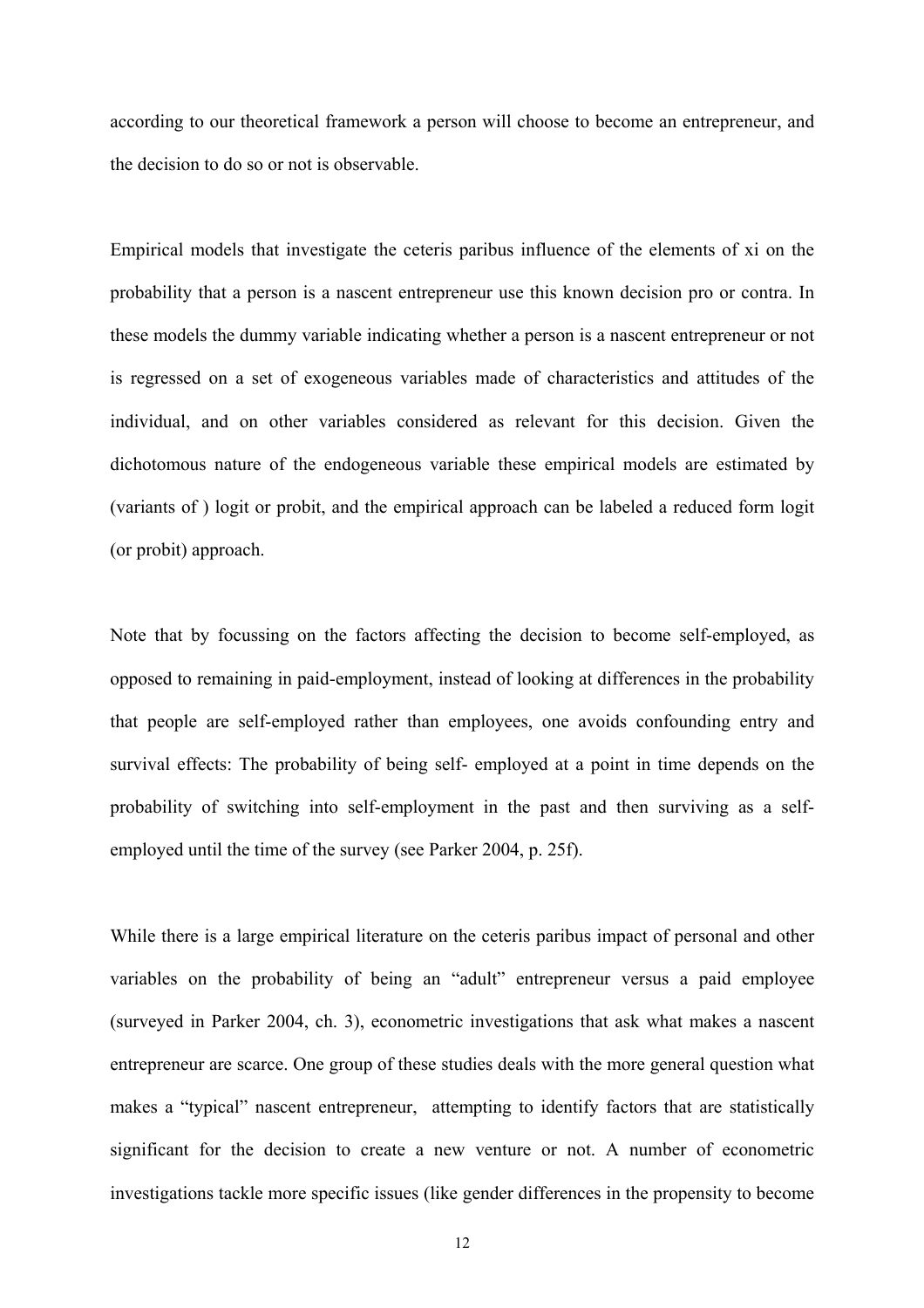a nascent entrepreneur, or the role of young and small firms as hothouses for nascent entrepreneurs). These two groups of studies are reviewed in turn.

In a pioneering study, Reynolds and White (1997, p.52ff.) and Reynolds (1997) use the data from a national pilot study for the U.S. done in October / November 1993 (mentioned above) to estimate in a first step logistic regression models predicting nascent entrepreneurs. The forward stepwise and backward stepwise procedures applied lead to slightly different "optimal models", but three characteristics are statistically significant in both cases: age (with a negative impact), and self-employment and divorce, both of which increase the tendency. A number of other factors are present in one or the other variants of the empirical model. To consider the potential impact of interaction among the various factors, in a second step a variant of the Automatic Interaction Detection (AID) technique is applied. This leads to the identification of subgroups in the adult population where many, few, or no nascent entrepreneurs can be found. For instance, 69% of new firm start-ups are provided by 17% of the adult population: people aged 25 to 34 that are self-employed, unemployed, or students, and those with employment and more than a high school degree.

Further evidence for the U.S. for the determinants of the decision to become a nascent entrepreneur is reported by Kim, Aldrich and Keister (2003) based on data from the Panel Study of Entrepreneurial Dynamics (PSED). From the results of logistic regressions they conclude that financial resources are not significantly associated with becoming a nascent entrepreneur, while several human capital variables (like education, full-time work experience, previous start-up experience, current self-employment, and the percentage of relatives who are entrepreneurs) are.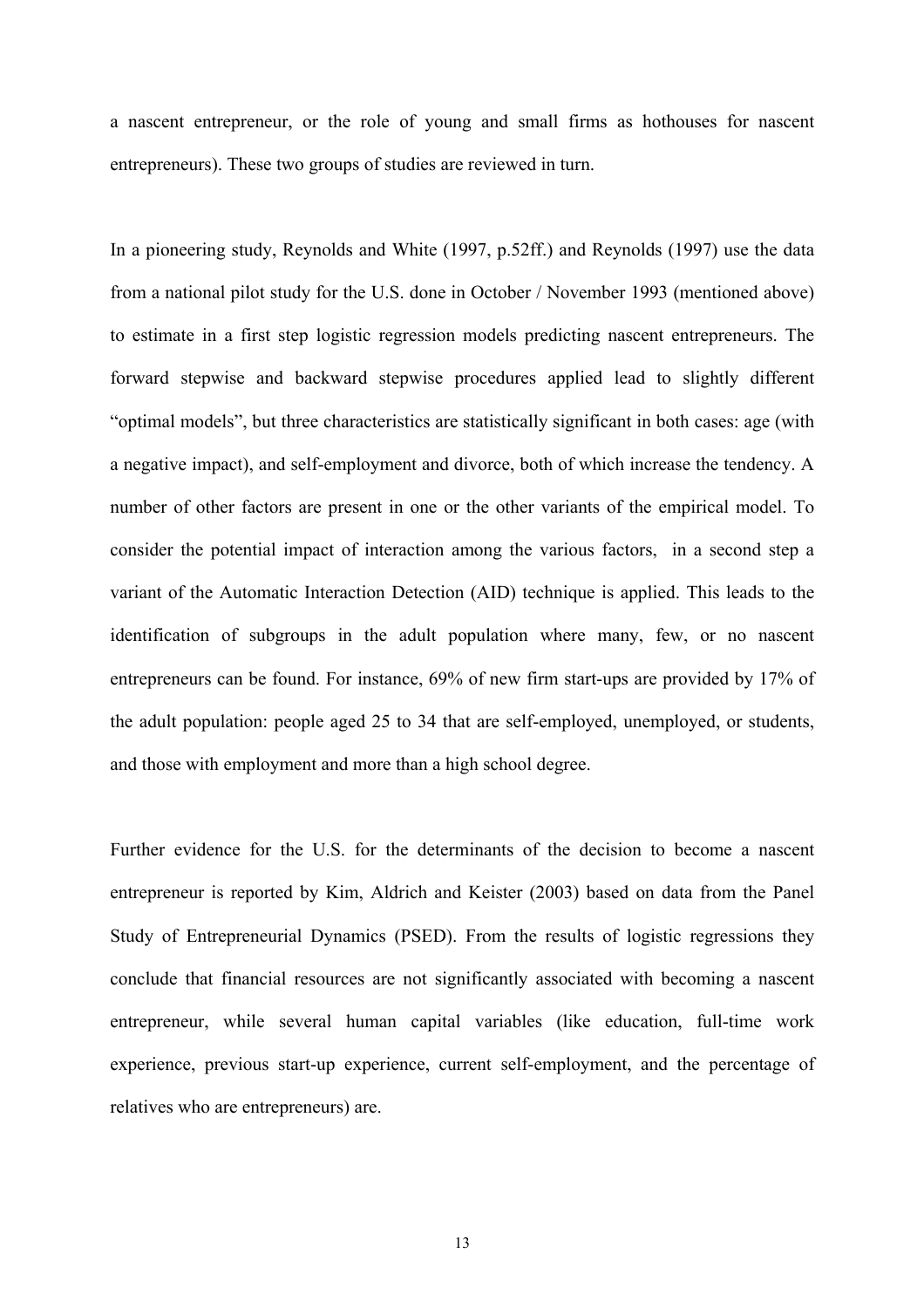Comparable results for other countries are scarce. Delmar and Davidsson (2000) use an approach quite similar to the one adopted by Reynolds and White (1997) and Reynolds (1997) to look a Swedish data. Among others, they find a negative impact of age, and positive effects of being male, having self-employed parents, education, being self-employed, and having experience in management on the probability of becoming a nascent entrepreneur (see also the results from logistic regression reported in Davidsson and Honig 2003, table 1). Using data from the first wave of the Global Entrepreneurship Monitor (GEM) for Germany collected in 1999 Sternberg (2000, p.58f.) estimates a logit regression to investigate the ceteris paribus impact of age, gender, living in western or eastern Germany, size of city, education, household income, and number of persons living in the household on the probability to become a nascent entrepreneur. He finds a strong positive effect of being male, and a negative effect of being more than 54 years old.

What do we learn from these studies that attempt to identify factors that are important for becoming a nascent entrepreneur or not? In my view, not too much. The most important reason for this pessimistic view is that we do not have evidence from a large number of studies covering many different countries and applying identical (or at least highly similar) empirical models to different data sets. Therefore, a promising strategy for further research might be the coordination of an international research project that brings together experts from many countries who agree on a common empirical methodology to be applied to comparable data sets like those from the GEM project (for a role model, see the project on regional differences in new firm formation described in Reynolds, Storey and Westhead 1994). From such a project we can learn a lot about what makes a nascent entrepreneur, and how and why determinants differ across space and time.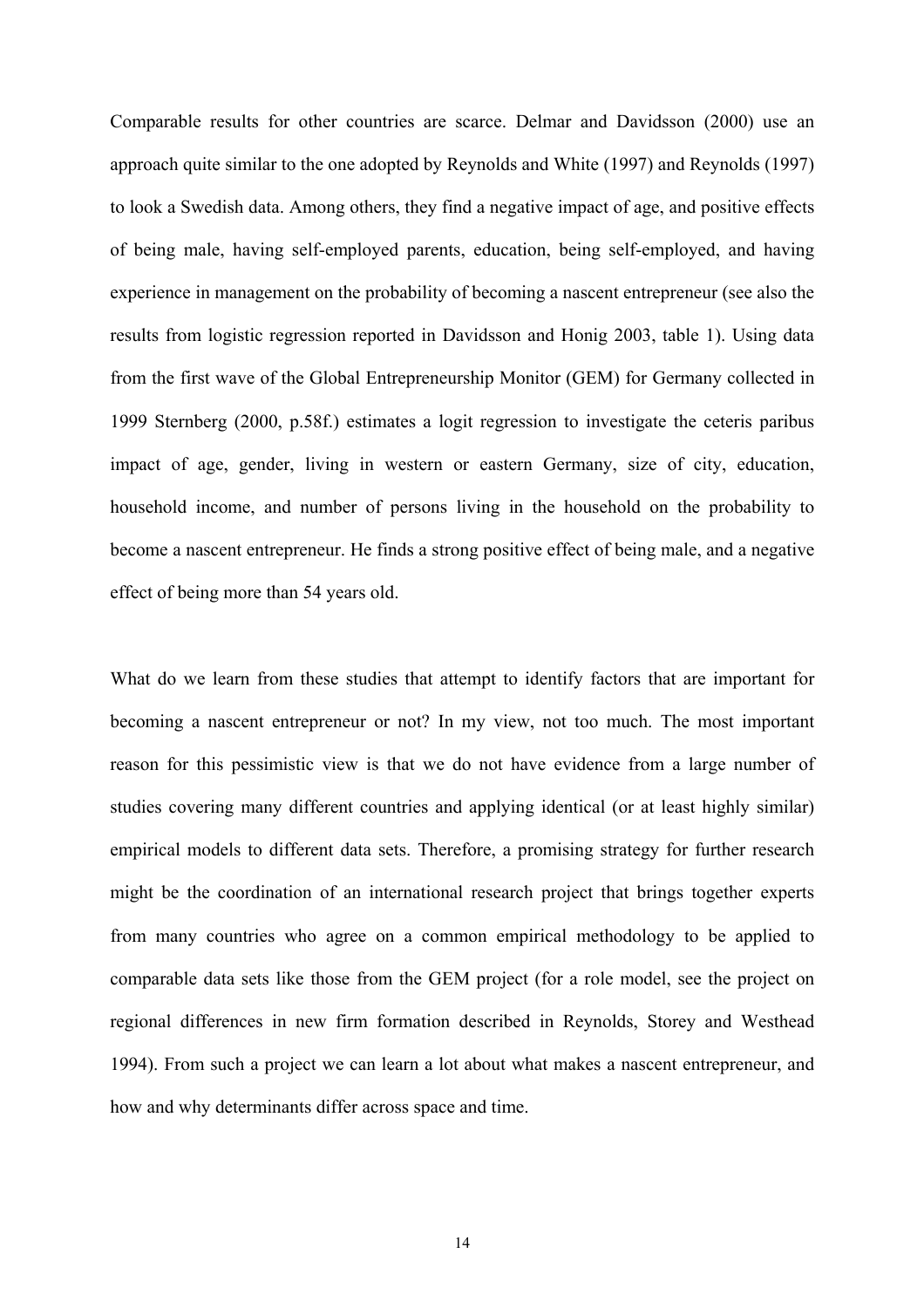Besides the papers that try to answer the question what makes a "typical" nascent entrepreneur and to identify factors that are statistically significant for the decision to create a new venture or not, there are a number of econometric investigations that tackle more specific issues related to nascent entrepreneurship. This literature is reviewed below, starting with papers that focus on the ceteris paribus impact of one specific personal characteristic, and followed by studies that investigate the ceteris paribus impact of elements of the environment a person lives and works in.

*Gender:* In western industrialized countries men are on average more than twice as active in entrepreneurship as women. Little is known about precisely why this is the case. Using data from the Regional Entrepreneurship Monitor (REM) Germany, a recent representative survey of the adult German population described in detail in Lückgen and Oberschachtsiek (2004), Wagner (2004a) estimates an empirical model for the decision to become self-employed to test for differences between women and men in the ceteris paribus impact of several characteristics and attitudes, taking the rare events nature of becoming an entrepreneur into account. Furthermore, a non-parametric approach using Mahalanobis-distance matching of man and women who are as similar as possible is used to investigate the difference in the propensity to become self-employed by gender. The core finding of this empirical exercise is that considering fear of failure to be a reason not to start an own business has a much smaller negative influence on the propensity to step into self-employment for men than for women – in other words, women tend to be much more risk averse than men.

*Professional background:* Recently, Edward Lazear (2002, 2004) proposed the jack-of-alltrades view of entrepreneurship. Based on a coherent model of the choice between selfemployment and paid employment he shows that having a background in a large number of different roles increases the probability of becoming an entrepreneur. The intuition behind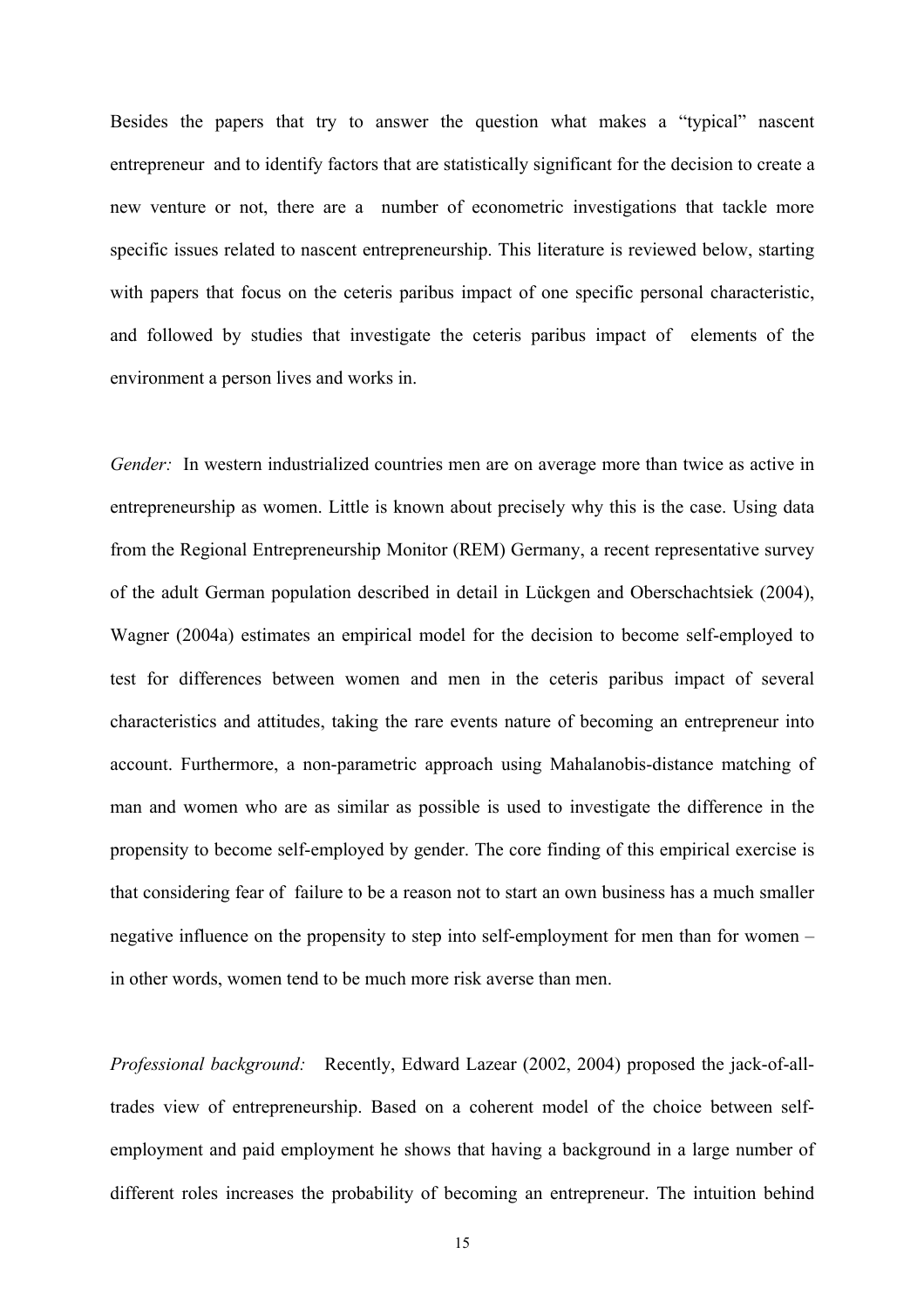this proposition is that entrepreneurs must have sufficient knowledge in a variety of areas to put together the many ingredients needed for survival and success in a business, while for paid employees it suffices and pays to be a specialist in the field demanded by the job taken. Lazear (2002, 2004) and Wagner (2003a) show that this theory is in line with empirical results for self-employed vs. paid employees in the U.S. and in Germany, respectively. Using the REM data (mentioned above) Wagner (2003b) tests the jack-of-all-trades hypothesis for nascent entrepreneurs vs. persons who decide to continue working as paid employees. He finds evidence for a ceteris paribus positive impact of both the number of fields of professional experience and the number of professional degrees for the decision to become a nascent entrepreneur.

*Employment status*: Is nascent entrepreneurship different among the unemployed, the employed, and the not employed (i.e., those out of the labor force)? Wagner (2003c) investigates this topic using the REM data (mentioned above). A comparison of the results for the unemployed on the one hand and the employed / not employed on the other hand reveals some remarkable differences: While being male and having a higher education does not matter for the unemployed, it has a positive impact for the other two groups considered here. Age, however, only matters for the unemployed; and considering fear of failure a reason not to start has a negative impact for the employed only. The only individual variable that has the same statistically significant sign for all three groups is the personal contact with a young entrepreneur – the probability of becoming a nascent entrepreneur is higher for anybody with such a contact.

*Failure in the past*: Folklore has it that the comparatively low proportion of self-employed in Germany is in part due to a habit that might be termed "stigmatization of failure": taking a second chance to build one's own firm after failing as a self-employed person is said to be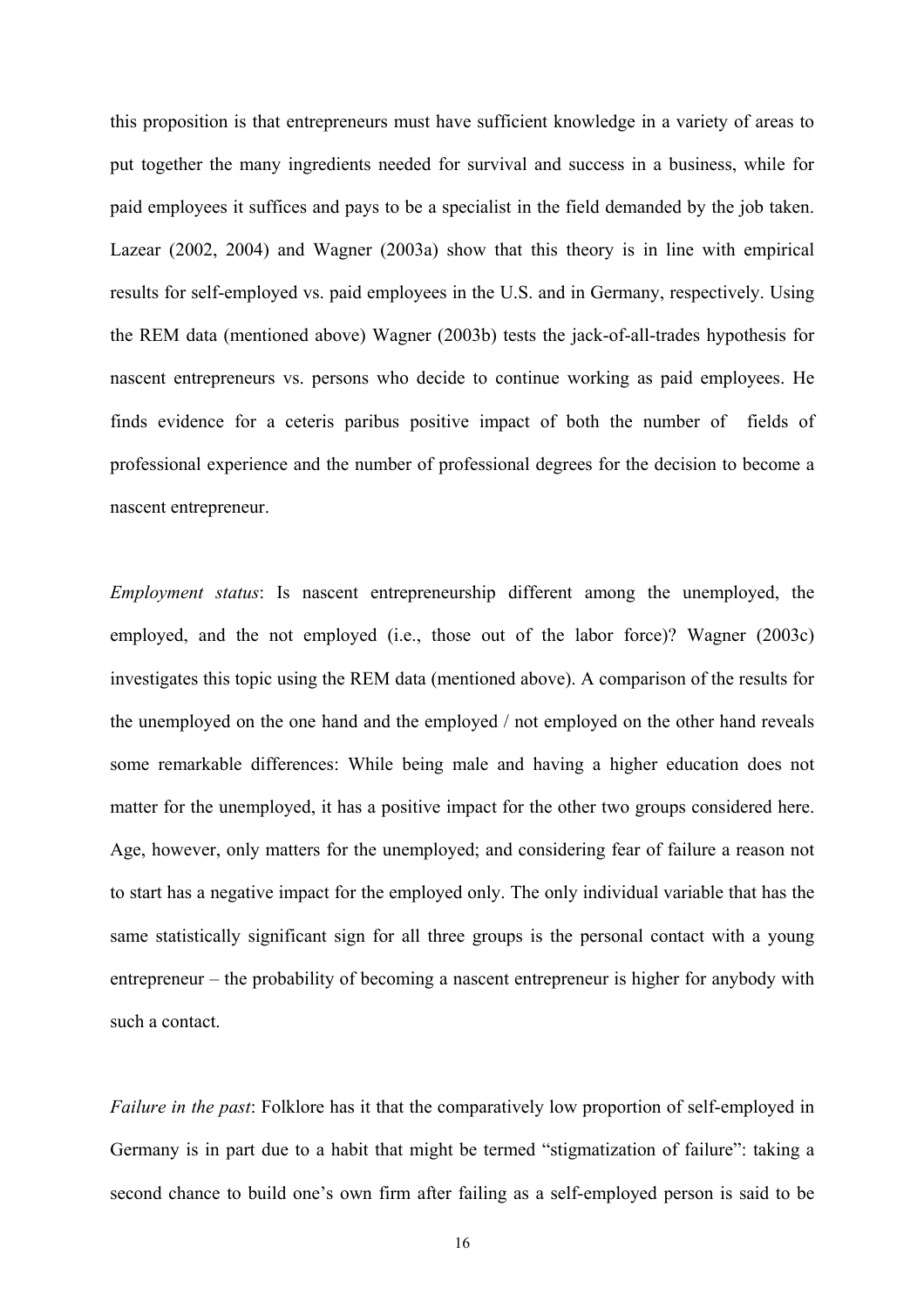much more difficult here than in other countries. Wagner (2003d) uses the REM data (mentioned above) to document that 8% of all people whose former firm went out of business are nascent entrepreneurs today, while the share of failed entrepreneurs among the nascent entrepreneurs is 23%. He investigates the determinants of such a restart. It turns out that both individual and regional factors are important for taking a second chance: this probability is negatively related to age, a high risk aversion, and the share of persons in the region who failed in the past, while it is positively related to personal contacts with a young entrepreneur and the regional share of nascent entrepreneurs.

*Regional characteristics*: Two stylized facts emerged from a number of empirical studies for many countries – new venture entry rates differ between regions, and the propensity to become an entrepreneur is influenced by socio-demographic variables and attitudes. Wagner and Sternberg (2004) develop a theoretical framework to discuss this link, and test whether for a person of a given age, degree of schooling, attitude towards risk etc. regional variables and, therefore, regional policies, do matter for the decision to start a new business ceteris paribus. Using the REM data (mentioned above) they find that the propensity to be a nascent entrepreneur is higher for people who live in more densely populated and faster growing regions with higher rates of new firm formation, while high prices of land have the opposite impact. Interestingly, it does not matter whether the region has a "left" or "right" government.

*Characteristics of the (former) workplace*: A stylized fact emerging from a vast number of empirical studies on the inter-regional differences in new firm formation is that the start-up rate in a region tends to be positively related to the share of employees working in small firms, or the proportion of small firms among all firms in the region. A similar point has been made in studies dealing with inter-industry differences in new firm formation. A theoretical explanation for this empirical regularity argues that working in a small firm tends to provide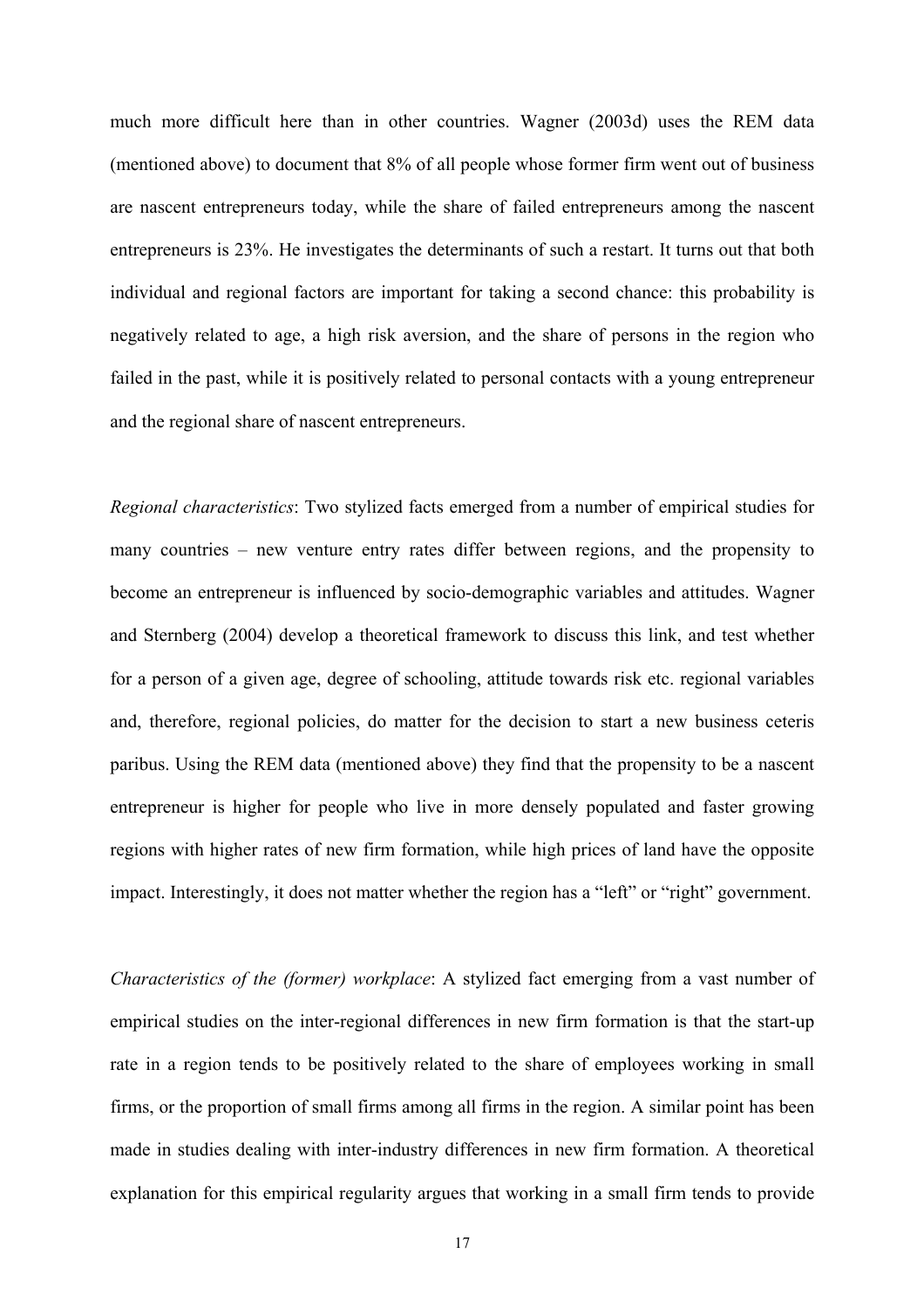employees with a much more relevant experience for starting a new business (e.g., contacts with customers, and with the owner of the firm who therefore provides a role model to follow) than working in a large firm. If this arguments holds one should expect that people who are working in a small firm (or did so in the past) should have a higher propensity to step into self-employment than others who work(ed) for a large enterprise. A similar argument can be made for those who work(ed) in young firms compared to those in old firms: Through a close contact to a successful entrepreneur people in a young firm have the opportunity to gather information about the transition from paid employment to self employment with all its problems, and about possible solutions. The "employer-as-a-role-model" argument put forward in the context of the small firm should be even more relevant here, because not all small firms are young (and, therefore, not all owners of small firms are role models for potential starters of new firms today), but most of the young firms are small. And we expect it to be most relevant in the case of work experience gathered in a young and small firms. Using the REM data (mentioned above) Wagner (2004b) tests the hypothesis that young and small firms are hothouses for nascent entrepreneurs, controlling for various individual characteristics and attitudes. He finds that work experience in a firm that is both young and small is statistically significant and economically important for the decision to become a nascent entrepreneur.

The studies reviewed above that focus on the ceteris paribus impact of specific personal characteristics or on selected elements of the environment a person lives and works in on the decision to start creating a new venture shed some light on important aspects of nascent entrepreneurship. However, given that they each are based on a single data set from a single country, collected in a single point in time, it is an open question whether the results are valid in general. Hopefully, further research attempting to replicate these findings using different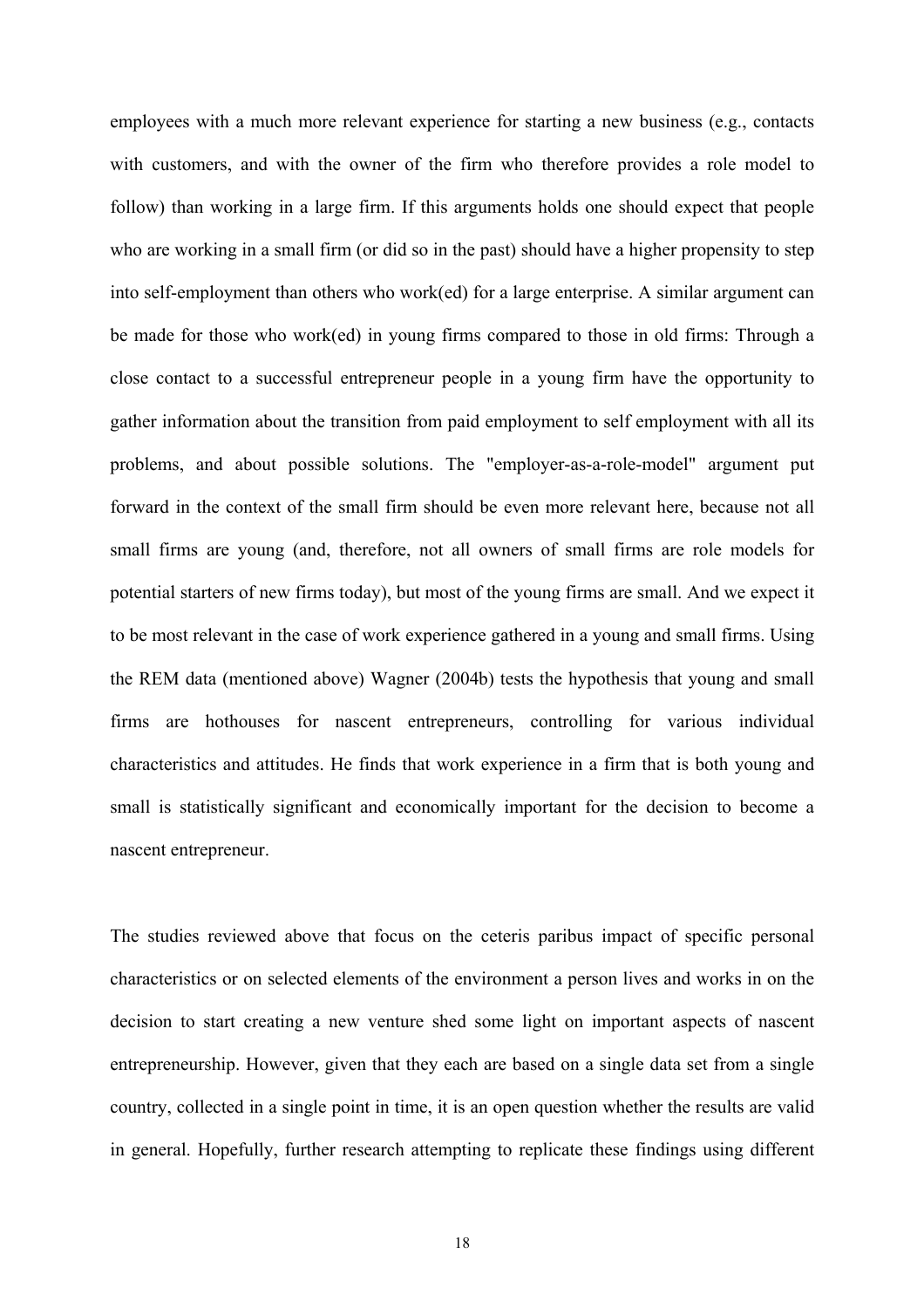data sets will tell. And, obviously, there are lots of aspects related to the determinants of nascent entrepreneurship that are waiting for theoretical and empirical investigations as well.

#### **6. What happens to nascent entrepreneurs, and why?**

Not all nascent entrepreneurs see their vision through to an eventual start-up in some given period of time (say, in a year after they outed themselves as nascent entrepreneurs in a survey) – some give up, and others are still trying. A number of studies report empirical findings on the proportions of these sub-groups, and on variables that differentiate between them. This literature is surveyed in this section. We summarize the core findings country by country, starting with North America (United States and Canada) and then turning to Europe (Austria, Germany, Italy, the Netherlands, Sweden and Norway), and look at differences and similarities across space afterwards.

*United States*: In a pioneering study Katz (1990) used data from the Panel Study of Income Dynamics for 1968 to 1972. Of the 2251 wage-or-salaried employees who participated in the survey in 1968, 33 aspired to self employment. Of these, 27 (or 1.2% of all paid employees) made some effort to prepare themselves for self-employment; these come close to what we call nascent entrepreneurs today. Of these 27, only 6 (or 22%) eventually became selfemployed between 1968 and 1972. Note that no details are reported in what respect these 6 starters differ from the 19 non-starters.

Using data for 71 nascent entrepreneurs (taken from two representative samples of 683 adult residents in Wisconsin and of 1016 adult residents of the United States conducted between 1992 and 1993) which were re-interviewed six to eighteen months after their initial interview, Carter, Gartner and Reynolds (1996) report that between the first and the second interview,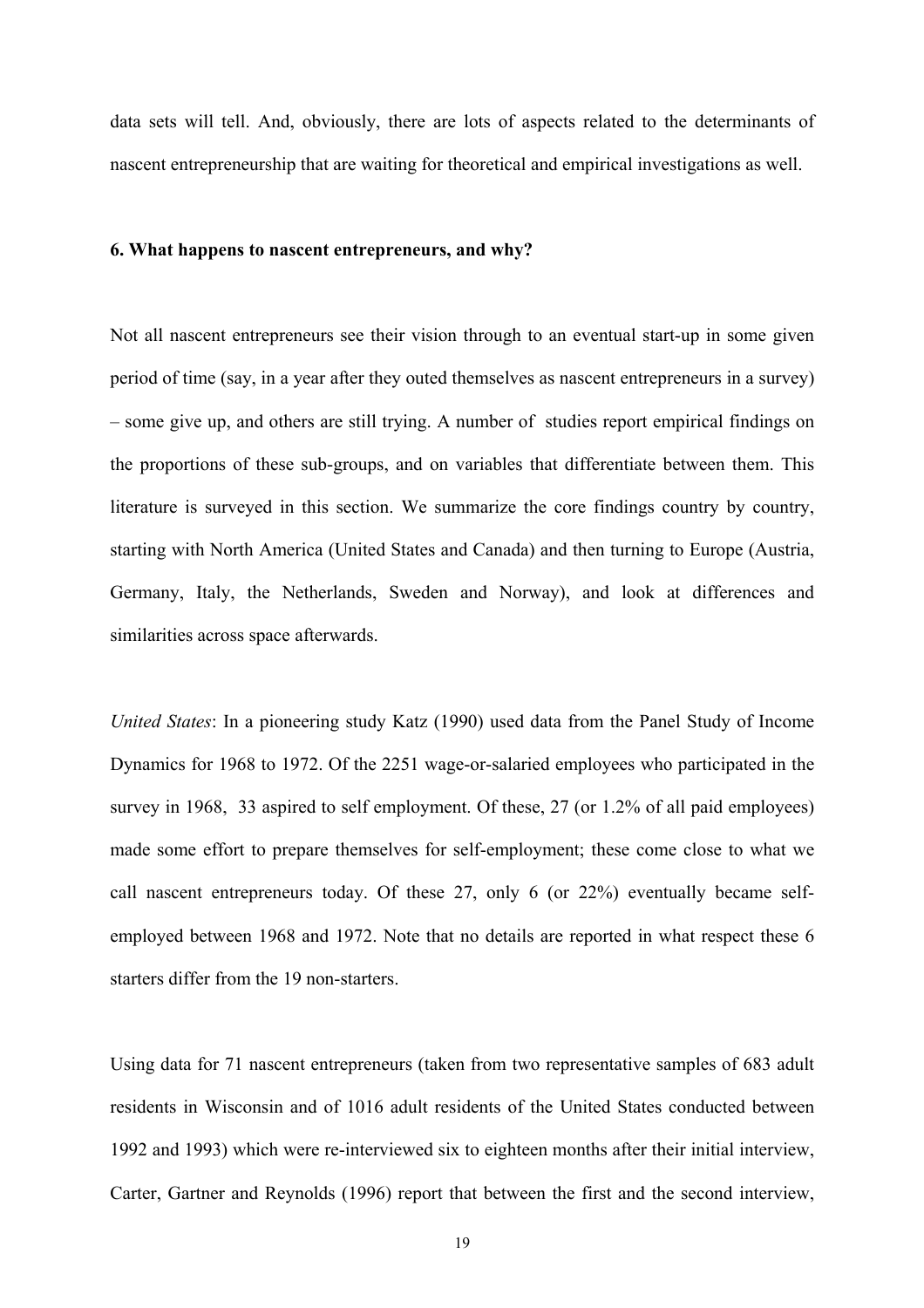48% of the nascent entrepreneurs had set up a business in operation. 22% had given up and were no longer actively trying to establish a new venture, while 30% report that they were still trying to establish a firm. The authors present what they term "activity profiles" of these three types of nascent entrepreneurs. They suggest that nascent entrepreneurs who were able to start a business were more aggressive in making their business real, acting with a greater level of intensity, and undertaking more activities than those people who did not start. Those who gave up performed a pattern of activities that seems to indicate that they discovered that their initial idea for business would not lead to success. Those who are still trying are characterized as putting not enough effort into the start-up process in order to find out whether they should start the business or give up.

Reynolds and White (1997, ch. 4) use data from the same surveys as Carter, Gartner and Reynolds (1996), but distinguish four different outcomes (proportions given in brackets): New firm established (45%); actively working on the start-up (28%); temporarily inactive (11%); given up on new business (16%). The authors ask what factors known about the startup teams and their efforts might differentiate these outcomes, and they look at characteristics of the respondent, selected features of the business effort, and the activities pursued in starting the business. Important findings include: Men are twice as likely as women to report the business is operating; the proportion of start-ups decreases systematically as educational attainment increases; the proportion of business births is highest for those with intermediate levels of income; most individual attributes, as well as measures of judgement or attitudes, however, have no relationship with the start-up outcome; there are some small effects associated with the economic sector in which the firm operates; and the actual level of effort and investments in the start-up was substantially greater for start-ups that resulted in a firm birth.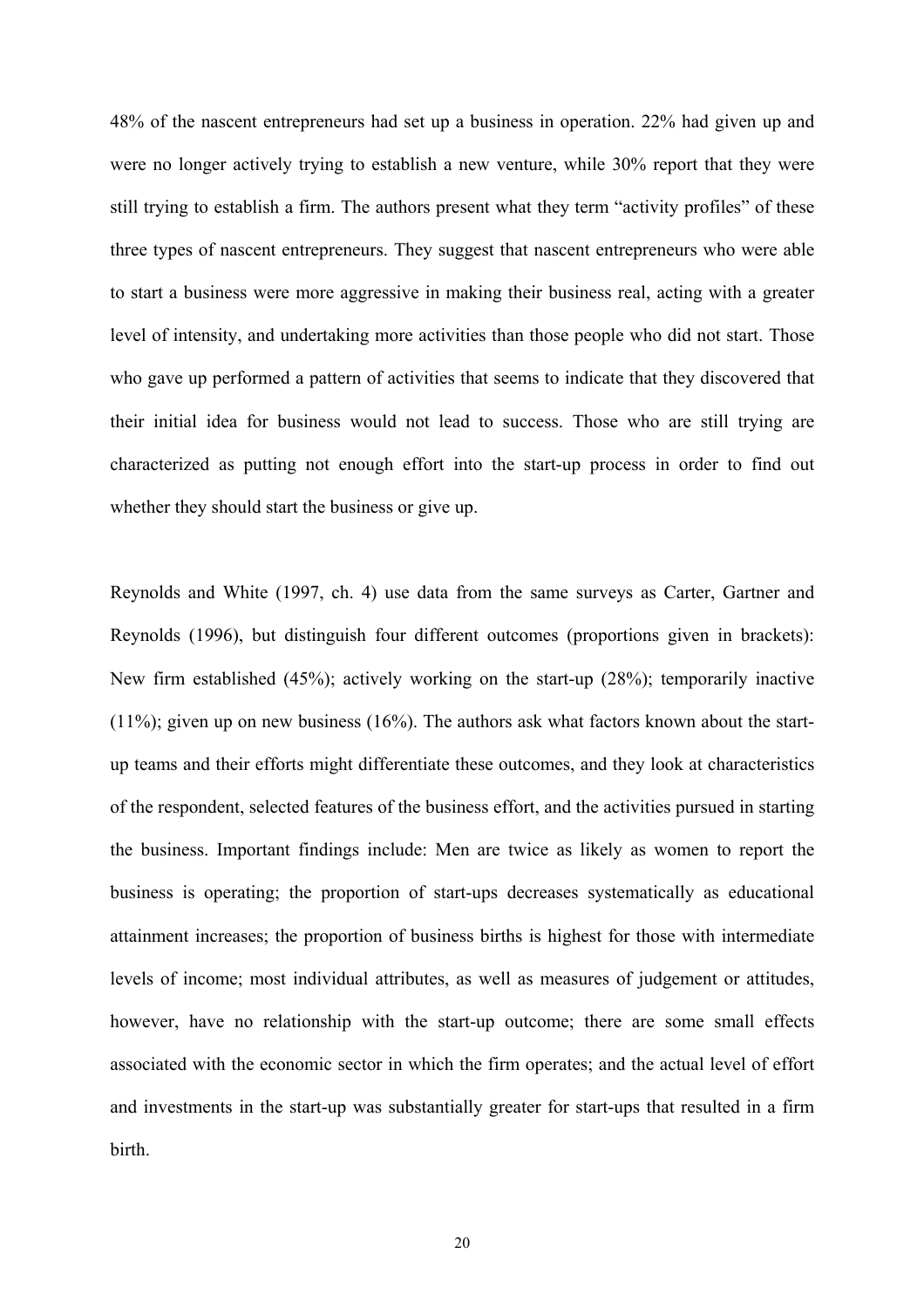Evidently, the samples of U. S. nascent entrepreneurs traced over time in the studies reviewed here are extremely small, and the results reported are, therefore, not very reliable. The Panel Study of Entrepreneurial Dynamics (PSED) that involves detailed information on a longitudinal sample of 830 nascent entrepreneurs provides a much better data base for empirical investigations on the topics dealt with in this section. According to Reynolds et al. (2004a, p. 282), however, studies using the PSED longitudinal sample are, to date, primarily at the working paper and conference presentation stages.

*Canada:* Diochon, Menzies and Gasse (2003) track the start-up efforts of 151 Canadian nascent entrepreneurs over a two-year period (2000-2002). After 12 (24) months, 29.8% (25.2%) had established an operating business, 33.8% (5.3%) were still trying, 11.2% (5.3%) were inactive, 12.6% (25.2%) had given up entirely, and 12.6% (21.1%) could not be reached. Exploring the role individual-level factors play in sustaining efforts to start a business, the authors find no significant differences in personal background factors (socio-demographic, work and career backgrounds), but certain aspects of personal context and personal predispositions are shown to differentiate those who disengaged from the start-up process from those who preserved. It turns out that problem-solving style and goal orientation are especially significant.

*Austria*: Kessler and Frank (2004) analyze data from a longitudinal study in which 290 nascent Austrian entrepreneurs were monitored over a period of three years from 1998 to 2001. At the end, 54.9% of these 1998-nascents had started a business. Those who did not include the 7.2% who were still trying and the 37.9% who gave up. From a binary logistic regression with "sustained startup success" as the dependent variable the authors conclude that experience with entrepreneurial thinking, startups in the area of crafts and trades and services, full-time business activity, a higher indicated startup probability at the time of the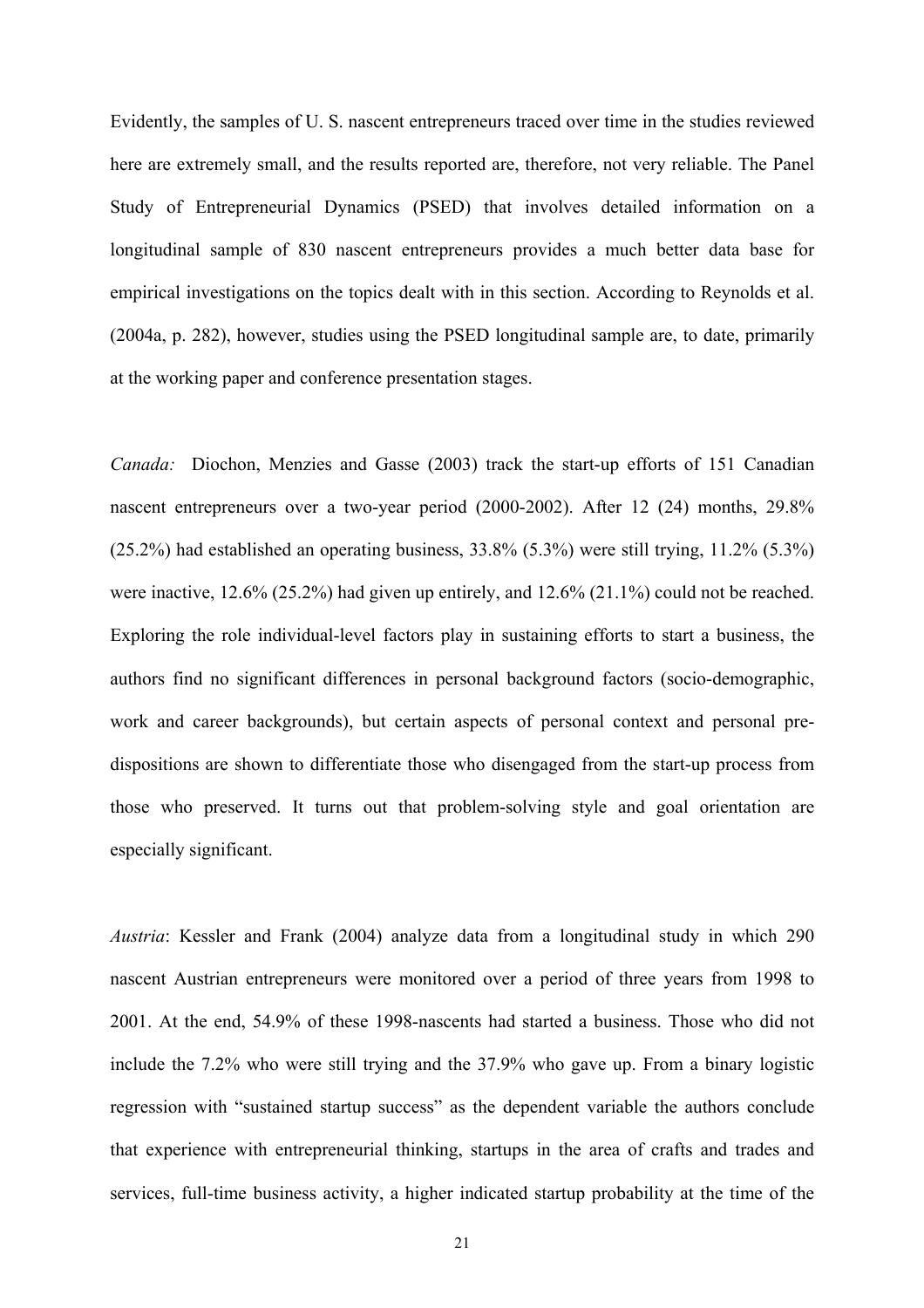initial survey, and being male are positively related to the probability that a new venture emerges, while those who planned their endeavors jointly with others (team startups) were only half as likely to realize their startups.

*Germany*: Bahß, Lehnert and Reents (2003) use data from the KfW-Gründungsmonitor project to investigate how many of those persons who stated in April – July 2002 that they intend to step into self-employment during the next six month did so until February 2003. From the 300 participants in this follow-up survey 29% were indeed self-employed, 21% were still trying, 32% delayed their project, and 18% gave up. The authors mention that unemployed more often stop the process of setting up a new venture compared to paid employees, and that "starters" and "stoppers" do not differ in important personal characteristics like risk aversion and aspiration for independence; details, however, are not reported. Given that those who state in a survey that they intend to become self-employed in the next half year can not be considered to be nascent entrepreneurs according to the definition given in section 1 above, these findings are not strictly comparable to the results reported in other studies reviewed here. However, they provide the only information available for Germany that at least comes close to, given that no longitudinal study on German nascent entrepreneurs has been done as yet (see Bergmann (2000) for a fruitless attempt to use the German household panel GSOEP for an investigation of this topic).

*Italy*: Vivarelli (2004) explores a database including 365 Italian "potential entrepreneurs" who were interviewed in the first quarter of 1999. He considers these individuals to be "potential entrepreneurs" because they attended – during the '90s – special training courses for people intending to found a new firm. Note that this concept of a potential entrepreneur differs widely from that of a nascent entrepreneur. At the moment of the interview 59% had actually started a new economic venture, while 41% had definitely given up. In a probit equation the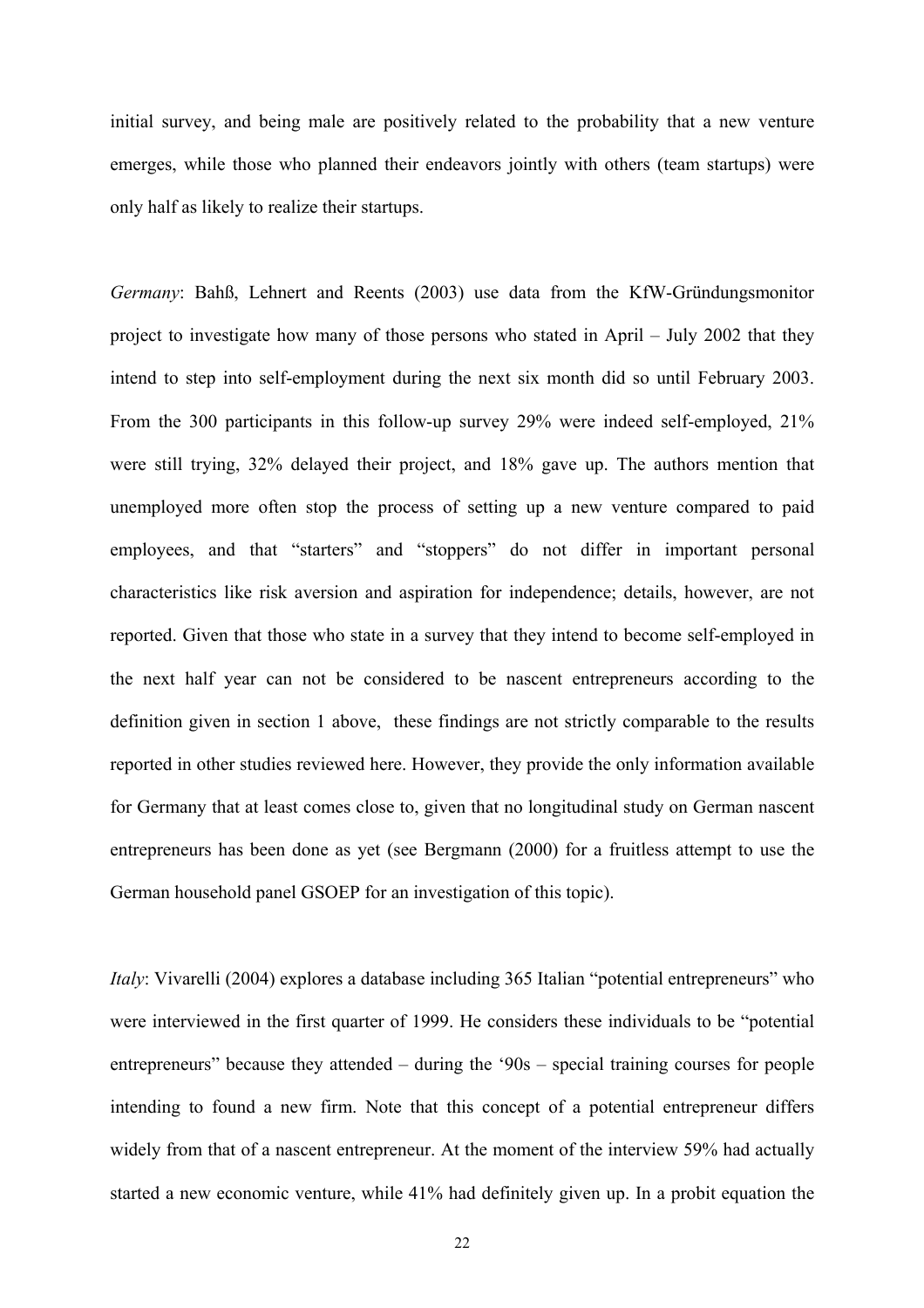probability of starting is positively and statistically significantly related to the startup decision being the best choice (opposed to more defensive motives), a high level of information, no free admittance to the training course, and writing a business plan.

*Netherlands:* Van Gelderen, Bosma and Thurik (2001) followed 330 nascent entrepreneurs identified in the fall of 1998 over a one year period and asked for the current status of the start-up effort. 47% started their business, 27% were still organizing, and 26% had abandoned the effort. They report that in comparison to people who gave up starters are entrepreneurs already, have more industry experience, start out with less start-up capital, use less third party loans, and start out in manufacturing, while compared to those who are still organizing starters are relatively often male, entrepreneur, and want to start full-time. In a follow-up study van Gelderen, Thurik and Bosma (2003) report that after three years, a minimum of 36% of the sample started and a minimum of 20% abandoned the startup effort, while there is no information about the eventual startup status of the remaining 44%. A comparison of those who succeed in starting a business and those who abandon the startup effort reveals that significant variables include start-up capital (nascents who intend to use more start-up capital have lower probabilities to get their business running) and perceived risk of the market, starting a manufacturing firm, and starting full-time. None of the included individual characteristics seem to distinguish successful nascent entrepreneurs from the unsuccessful ones.

*Sweden*: Davidsson and Honig (2003) followed 380 Swedish nascent entrepreneurs first interviewed between May and September 1998 for 18 months. They use the occurrence of a first sale during these 18 months as an evident instrumental indication of a nascent firm's eventual emergence. 62% of the nascent entrepreneurs reported first sales during this period. In a logistic regression the probability of having a first sale turns out to be unrelated to several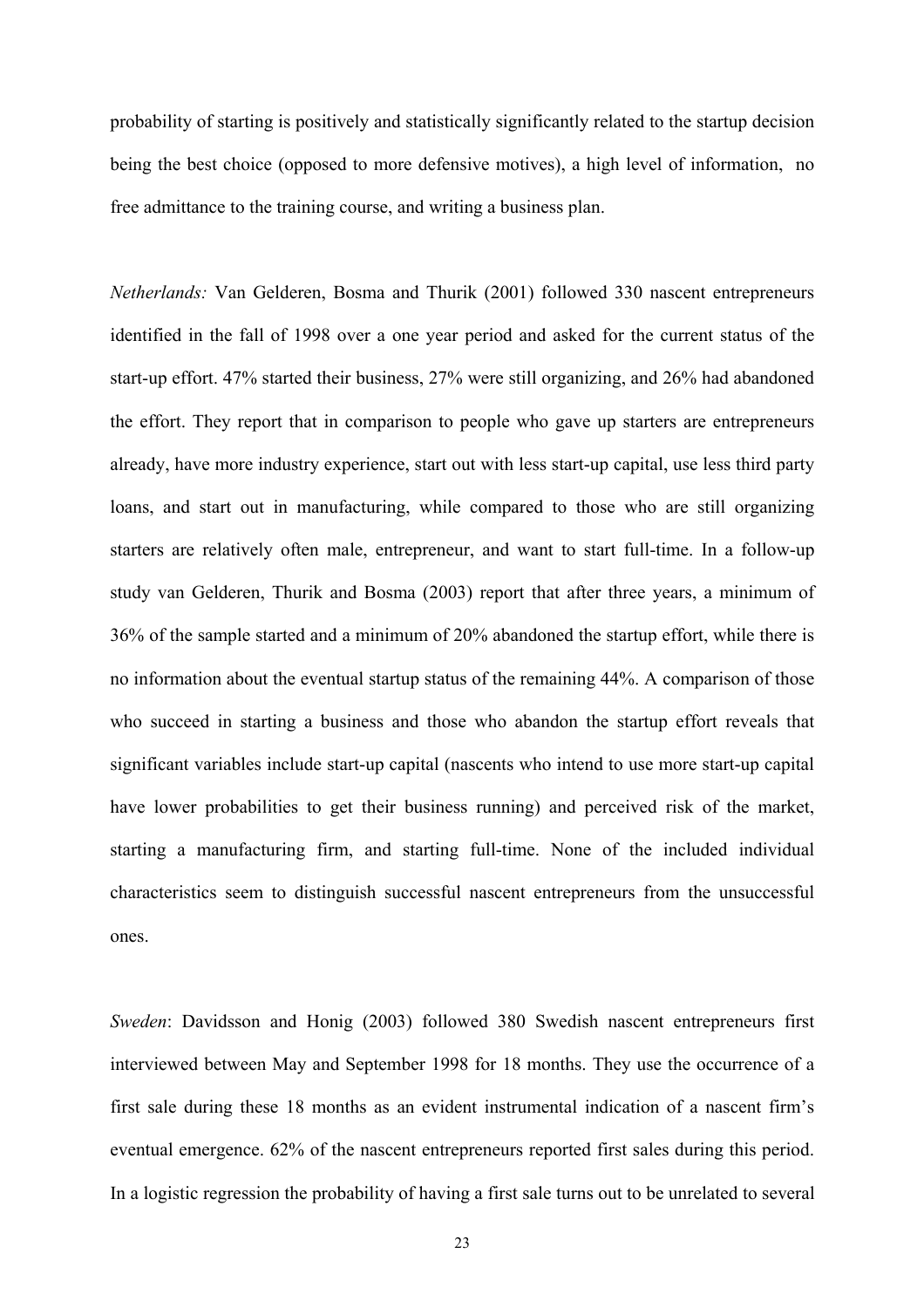measures of human capital (years of education, business class taken, years experience as manager, years work experience, and previous start-up experience) and to age and gender. Among the social capital variables, only being member of a business network and having close friends or neighbors in business have a statistically significant positive impact on the probability of a first sale.

*Norway*: Alsos and Ljunggren (1998) report that from 149 Norwegian nascent entrepreneurs interviewed first in a survey conducted early in 1996 46% started a business when reinterviewed twelve months later, 25% were still trying, and 29% gave up. These proportions are identical for men and women.

Some but not all of the studies reviewed in this section follow, explicitly or implicitly, but sometimes only partly, the research design of the Panel Study of Entrepreneurial Dynamics (PSED) discussed in Reynolds (2000). Comparability across space, therefore, is limited. Furthermore, the rather small and sometimes tiny samples, different time frames for follow-up studies, and different specifications of the empirical models used make it impossible to draw any definite conclusions. However, at least two tentative conclusions emerge: First, a significant fraction of nascent entrepreneurs – between one in two and one in three - step into the next phase, becoming infant entrepreneurs in the year following the first survey. Second, observed individual characteristics tend to play a minor role only in differentiating who starts and who gives up.

#### **7. Concluding remarks**

While we knew next to nothing about nascent entrepreneurs ten years ago, thanks to the joint effort of a group of researchers most of whom are affiliated with the Global Entrepreneurship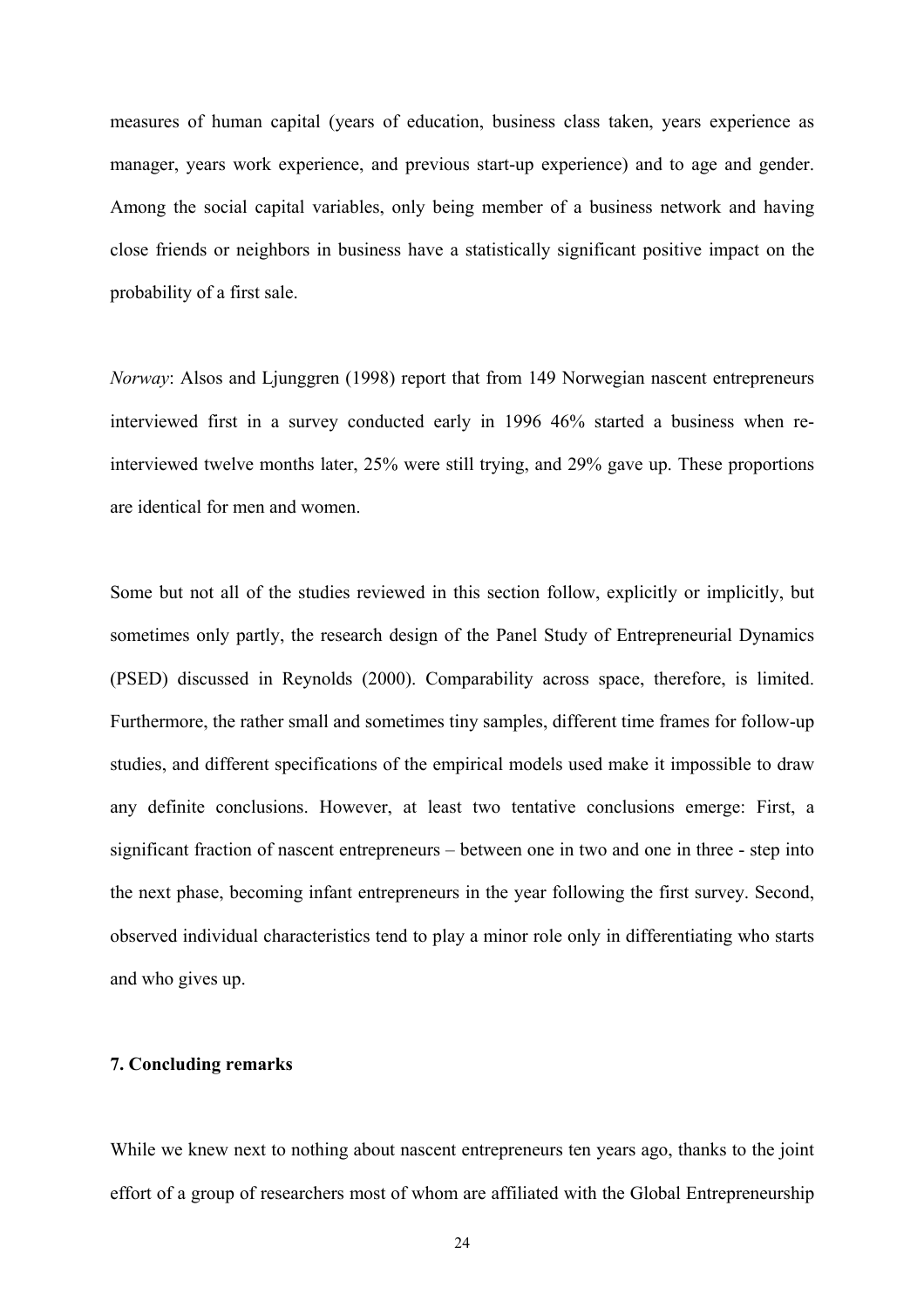Monitor (GEM) project we now have reliable information on the share of nascent entrepreneurs in the population of a large number of countries; the reasons for differences in this share across space and time, however, is less well understood. Furthermore, we have a sound knowledge about the prevalence of nascent entrepreneurs in certain sub-groups (like males and females, or people with various educational backgrounds). Less is known about precisely what nascent entrepreneurs are doing, and about the timing of the activities. The same conclusion holds regarding factors that are important for becoming a nascent entrepreneur, and for crossing the threshold between nascent and infant entrepreneurship: Lack of comparability among the numerous empirical studies for different countries makes it impossible to draw any definite conclusions.

Stylized facts that could be most valuable for entrepreneurship researchers, policy makers, and, last but not least, nascent entrepreneurs, need to be based on results from a number of studies using large, comprehensive longitudinal data bases that are comparable across countries, and that can be accessed by researchers for replication and extension of former studies. The Global Entrepreneurship Monitor (GEM) and the Panel Study of Entrepreneurial Dynamics (PSED) projects, and the data collected within these projects, are important steps towards this aim. The high importance of new firms for economic dynamics, and the high importance of nascent entrepreneurs for new firms, point to the need for further steps in the future.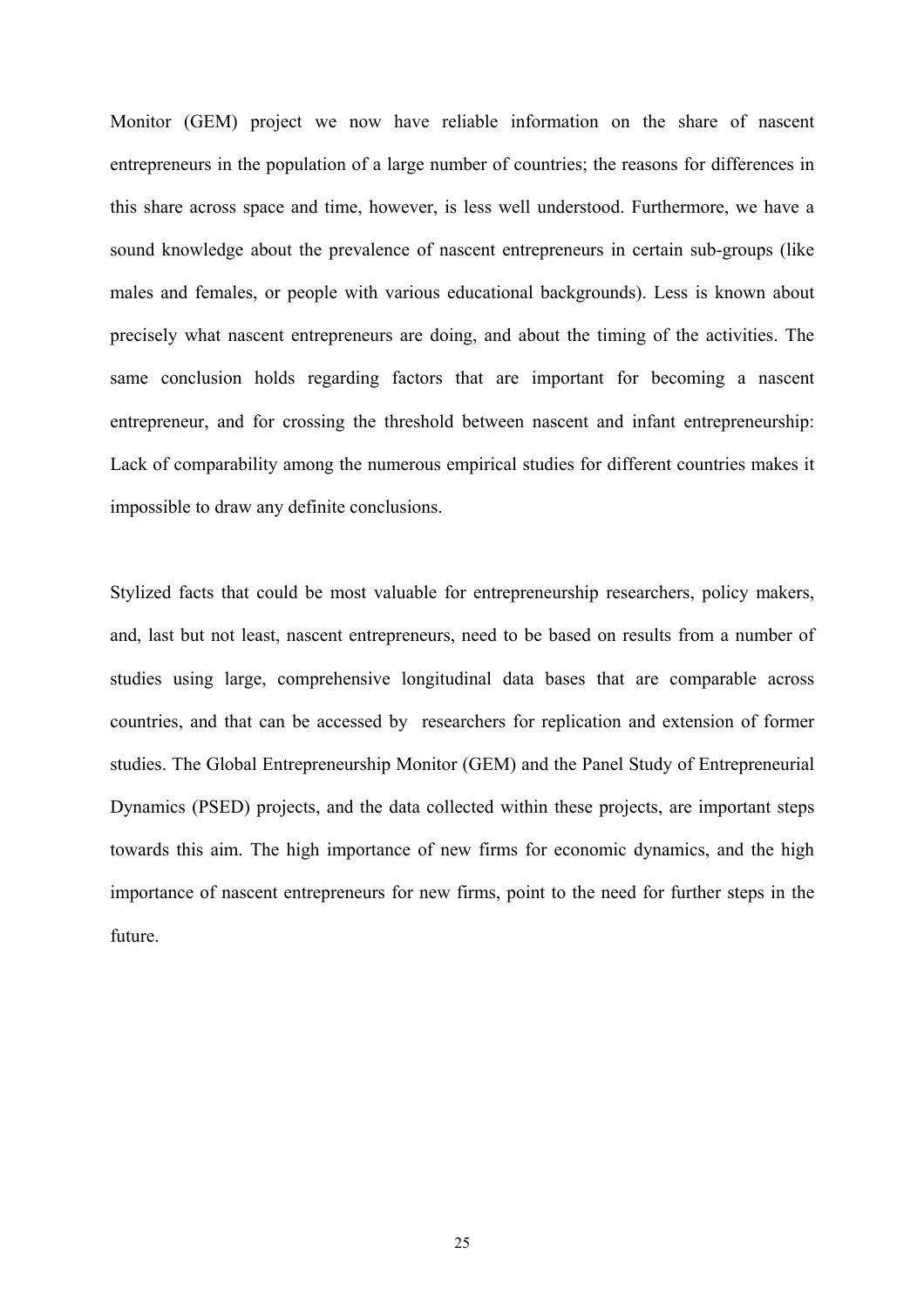#### **References**

- Alsos, Gry Agnete and Elisabet Ljunggren (1998). Does the Business Start-Up Process Differ by Gender? A Longitudinal Study of Nascent Entrepreneurs. Frontiers of Entrepreneurship Research. Babson College, Wellesley, MA. [Download: www.babson.edu/entrep/fer/papers98/V/V\_A/V\_A\_text.htm]
- Bahß, Christian, Nicole Lehnert and Nicola Reents (2003). Warum manche Gründungen nicht zustande kommen. KfW-Research, Nr. 10, Oktober, 2-9.
- Bergmann, Heiko (2000). Gründungspotenzial und Gründungsengagement im Spiegel des Soziökonomischen Panels (SOEP). Essen: RWI.
- Bergmann, Heiko, Andrea Japsen and Christine Támasy (2002). Regionaler Entrepreneurship Monitor (REM). Gründungsaktivitäten und Rahmenbedingungen in zehn deutschen Regionen. Universität zu Köln, Universität Lüneburg. [Download: www.wiso.unikoeln.de/wigeo/veroeff/rem/rem2001/rem2001.html]
- Blanchflower, David G. (2004). Self-employment: More may not be better. National Bureau of Economic Research NBER Working Paper Series #10286, February. [Download: www.nber.org/papers/w10286]
- Blanchflower, David G., Andrew Oswald and Alois Stutzer (2001). Latent entrepreneurship across nations. European Economic Review 45, 680-691.
- Carter, Nancy M., William B. Gartner and Paul D. Reynolds (1996). Exploring Start-up Event Sequences. Journal of Business Venturing 11, 151-166.
- Carter, Nancy M. and Lars Kolvereid (1998). Women starting new businesses: The experience in Norway and the United States. In Organisation for Economic Cooperation and Development OECD, Women Entrepreneurs in Small and Medium Enterprises, Paris: OECD, 185-202.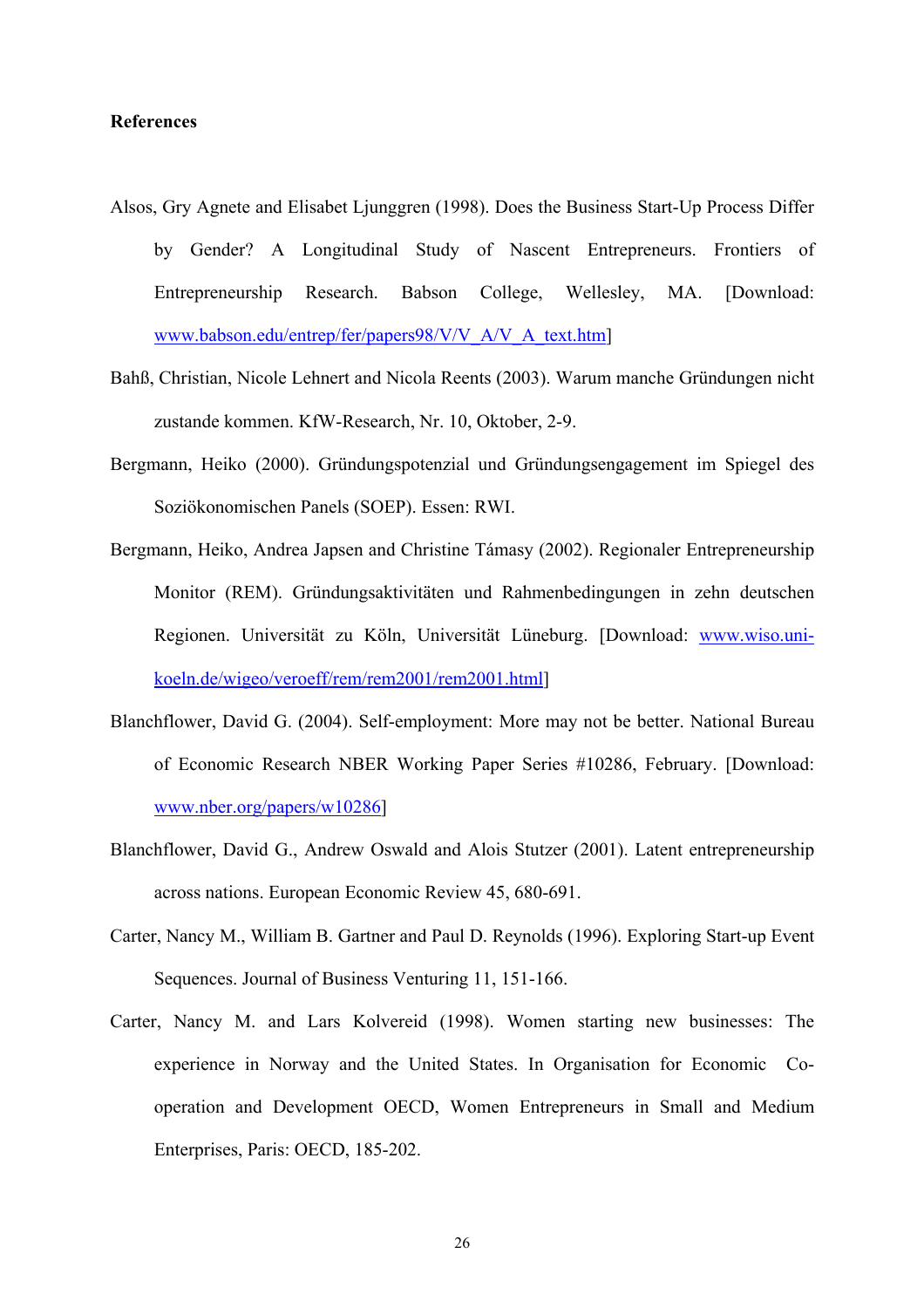- Davidsson, Per and Benson Honig (2003). The role of social and human capital among nascent entrepreneurs. Journal of Business Venturing 18, 301-331.
- Delmar, Frédéric and Per Davidsson (2000). Where do they come from? Prevalence and characteristics of nascent entrepreneurs. Entrepreneurship & Regional Development 12, 1-23.
- Diochon, Monica, Yvon Gasse, Teresa Menzies and Denis Garand (2001). From conception to inception: Initial findings from the Canadian Study on Entrepreneurial Emergence. Proceedings of the Administrative Science Association of Canada, Entrepreneurship Division, London, Ontario, Volume 22 (21), 41-51. May 26-29.
- Diochon, Monica, Teresa V. Menzies and Yvon Gasse (2003). Insight into the dynamics of Canadian Nascent Entrepreneurs' Start-up Effort and the Role Individual Factors Play in the Process. Paper presented to the  $20<sup>th</sup>$  Annual CCSBE Conference, Victoria, Nov 6-8. Mimeo, St. Francis Xavier University, Brock University and Université Laval. [Download: http://archimede.bibl.ulaval.ca/di/files/194/1-8-194-20040428-1.pdf]
- Gartner, William B. and Nancy M. Carter (2003). Entrepreneurial Behavior and Firm Organizing Processes. In Zoltan J. Acs and David B. Audretsch (Eds.), Handbook of Entrepreneurship Research (International Handbook Series on Entrepreneurship, Volume 1). Boston etc.: Kluwer Academic Publishers, 195-221.
- van Gelderen, Marco, Niels Bosma and Roy Thurik (2001). Setting up a Business in the Netherlands: Who starts, who gives up, who is still trying. Paper presented at the Babson 2001 Entrepreneurship Conference. [Download: www.babson.edu/entrep/fer/Babson2001/I/IG/I\_G/i-g.htm]
- van Gelderen, Marco, Roy Thurik and Niels Bosma (2003). Success and Risk Factors in the Pre-startup Phase. Mimeo, Vrije Universiteit Amsterdam, September. [Download: www.few.eur.nl/few/people/thurik/publications/under-

consideration/success&risk%204.pdf]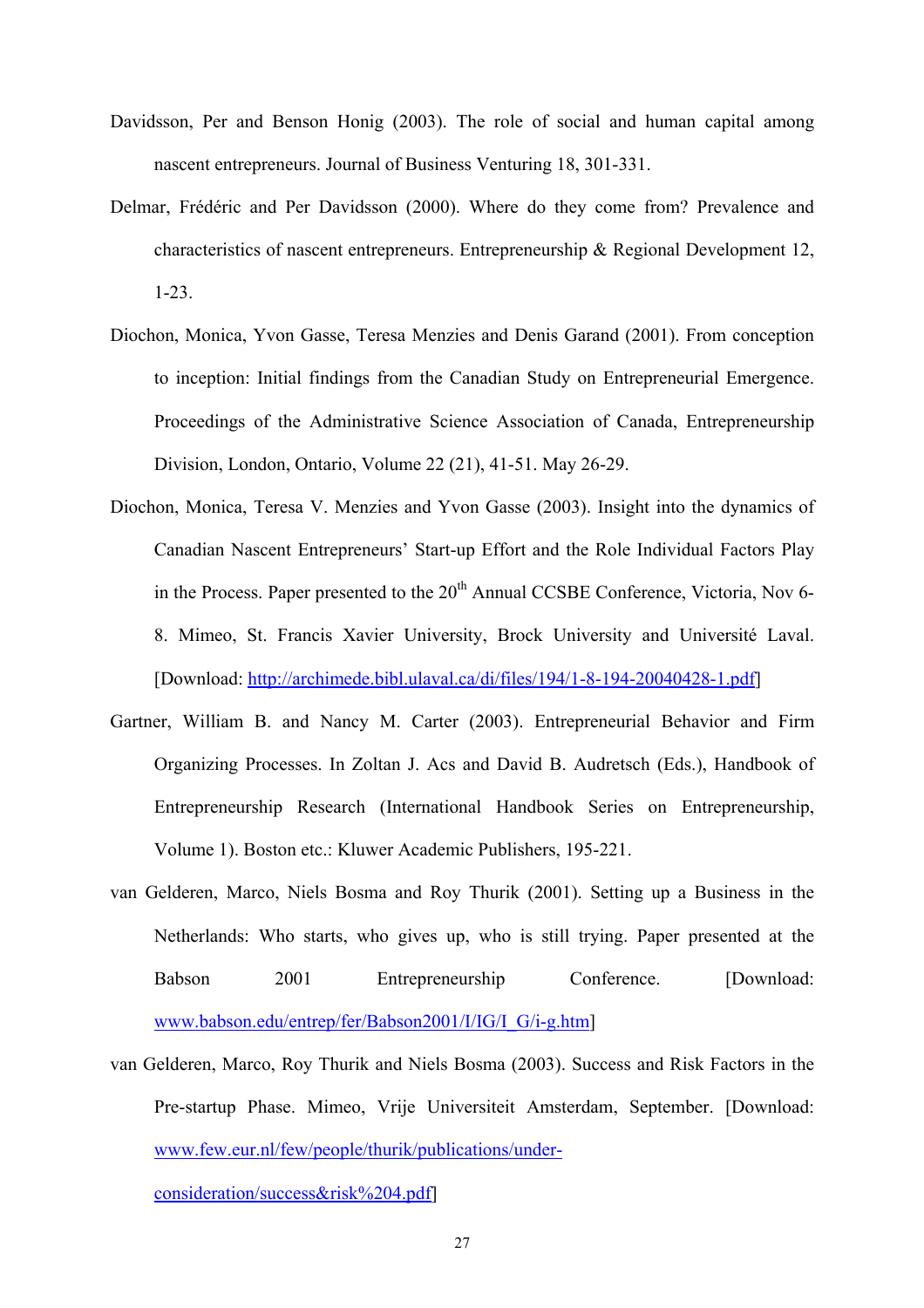- Katz, Jerome A. (1990), Longitudinal analysis of self-employment follow-through. Entrepreneurship & Regional Development 2, 15-25.
- Kessler, Alexander and Hermann Frank (2004). Nascent Entrepreneurship in Longitudinal Perspective – The Impact of Personality, Environment, Resources and the Founding Process on the Decision to Start Business Activity: Results from the Vienna Entrepreneurship Studies. Paper presented at Babson Kauffman Entrepreneurship Research Conference (BKERC) 2004, June  $3<sup>rd</sup> - 5<sup>th</sup>$ , University of Strathclyde, Glasgow, Scotland.
- Kim, Phillip H., Howard E. Aldrich and Lisa A. Keister (2003). If I Where Rich? The Impact of Financial and Human Capital on Becoming a Nascent Entrepreneur. University of North Carolina at Chapel Hill and Ohio State University, draft mimeo, January. [Download: www.unc.edu/~healdric/Workpapers/WP147.pdf]
- Lazear, Edward P. (2002). Entrepreneurship. National Bureau of Economic Research Working Paper 9109, August. [Download: www.nber.org/papers/w9109]
- Lazear, Edward P. (2004). Balanced Skills and Entrepreneurship. American Economic Review – Papers and Proceedings 94 (2), 208-211.
- Lückgen, Ingo and Dirk Oberschachtsiek (2004). Regionaler Entrepreneurship Monitor (REM II 2003/2004). Zur Dynamik von Gründungsaktivitäten in Deutschland: Ausmaß und Ursachen. Universität zu Köln, Universität Lüneburg. [Download: www.wiso.unikoeln.de/wigeo/veroeff/rem/rem2004/rem2004.html]
- Minniti, Maria and Pia Arenius (2003), Women in entrepreneurship. Paper presented at The Entrepreneurial Advantage of Nations: First Annual Global Entrepreneurship Symposium, United Nations Headquarters, April 29, 2003. [Download: www.emkf.org/pdf/UN\_woman\_report.pdf]
- Parker, Simon (2004). The Economics of Self-Employment and Entrepreneurship. Cambridge etc.: Cambridge University Press.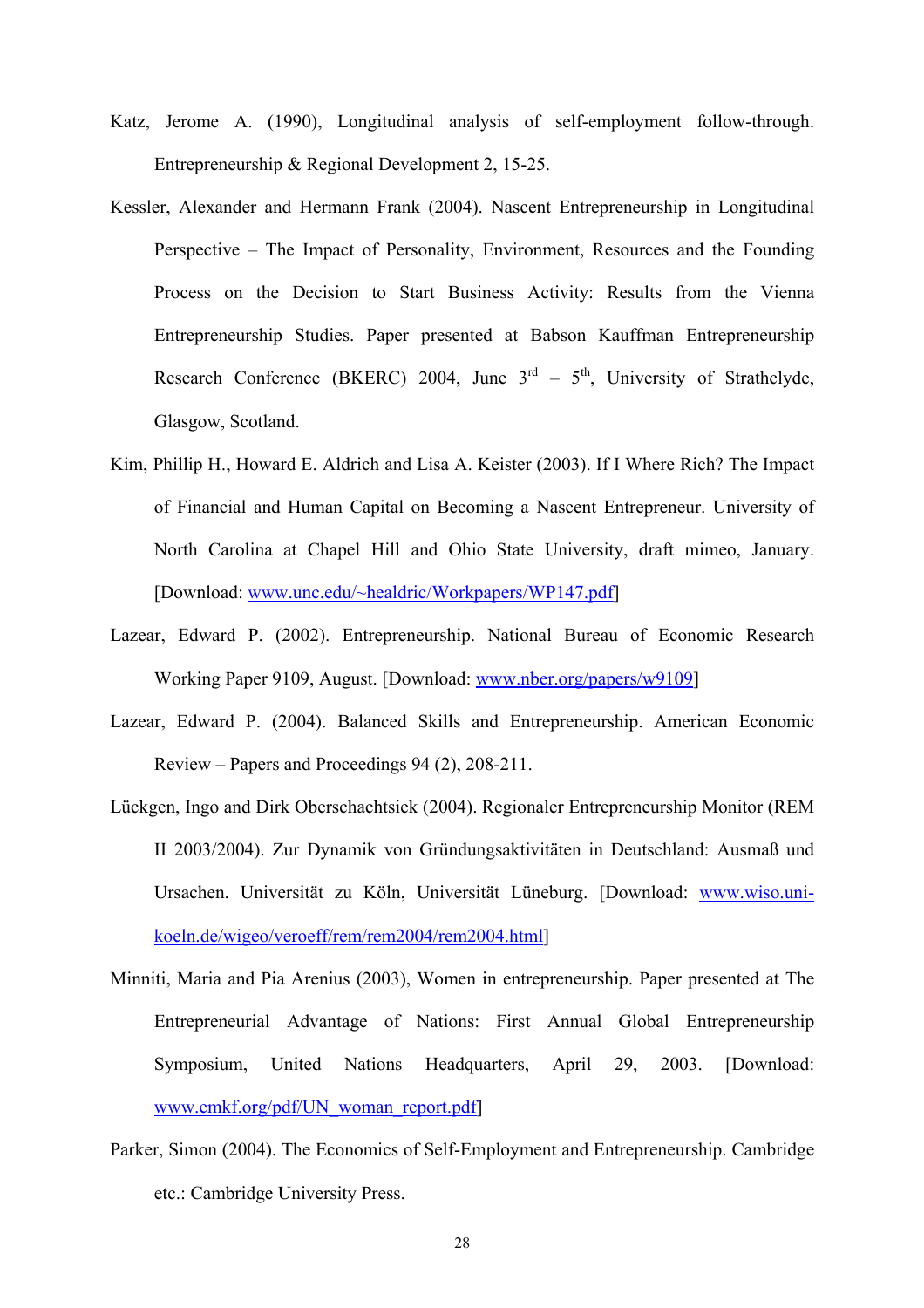- Uhlaner, Lorraine and A. Roy Thurik (2004), Post-Materialism: A Cultural Factor Influencing Total Entrepreneurial Activity Across Nations, mimeo, Erasmus University Rotterdam, February. [Download: ideas.repec.org/p/esi/egpdis/2004-07.html]
- Reynolds, Paul D. (1997). Who Starts New Firms? Preliminary Explorations of Firms-in-Gestation. Small Business Economics 9, 449-462.
- Reynolds, Paul D. (2000). National panel study of U.S. business startups: Background and methodology. In Jerome A. Katz (Ed.), Databases for the study of entrepreneurship (Advances in entrepreneurship, firm emergence, and growth, Volume 4). Amsterdam etc.: JAI, 153-227. [Download: projects.isr.umich.edu/PSED/Files/background.pdf]
- Reynolds, Paul D., David Storey and Paul Westhead (1994). Regional Variations in New Firm Formation. Regional Studies 28, 443-456.
- Reynolds, Paul D. and Sammis B. White (1997). The Entrepreneurial Process. Economic Growth, Men, Women, and Minorities. Westport, Connecticut, and London: Quorum Books.
- Reynolds, Paul D., Michael Hay and S. Michael Camp (1999), Global Entrepreneurship Monitor 1999 Executive Report. Kauffman Center for Entrepreneurial Leadership at the Ewing Kaufman Foundation. [Download: www.gemconsortium.org]
- Reynolds, Paul D., Michael Hay, William D. Bygrave, S. Michael Camp and Erkko Autio (2000), Global Entrepreneurship Monitor 2000 Executive Report. Kauffman Center for Entrepreneurial Leadership at the Ewing Kaufman Foundation. [Download: www.gemconsortium.org]
- Reynolds, Paul D., S. Michael Camp, William D. Bygrave, Erkko Autio and Michael Hay (2001), Global Entrepreneurship Monitor 2001 Summary Report. London Business School and Babson College. [Download: www.gemconsortium.org]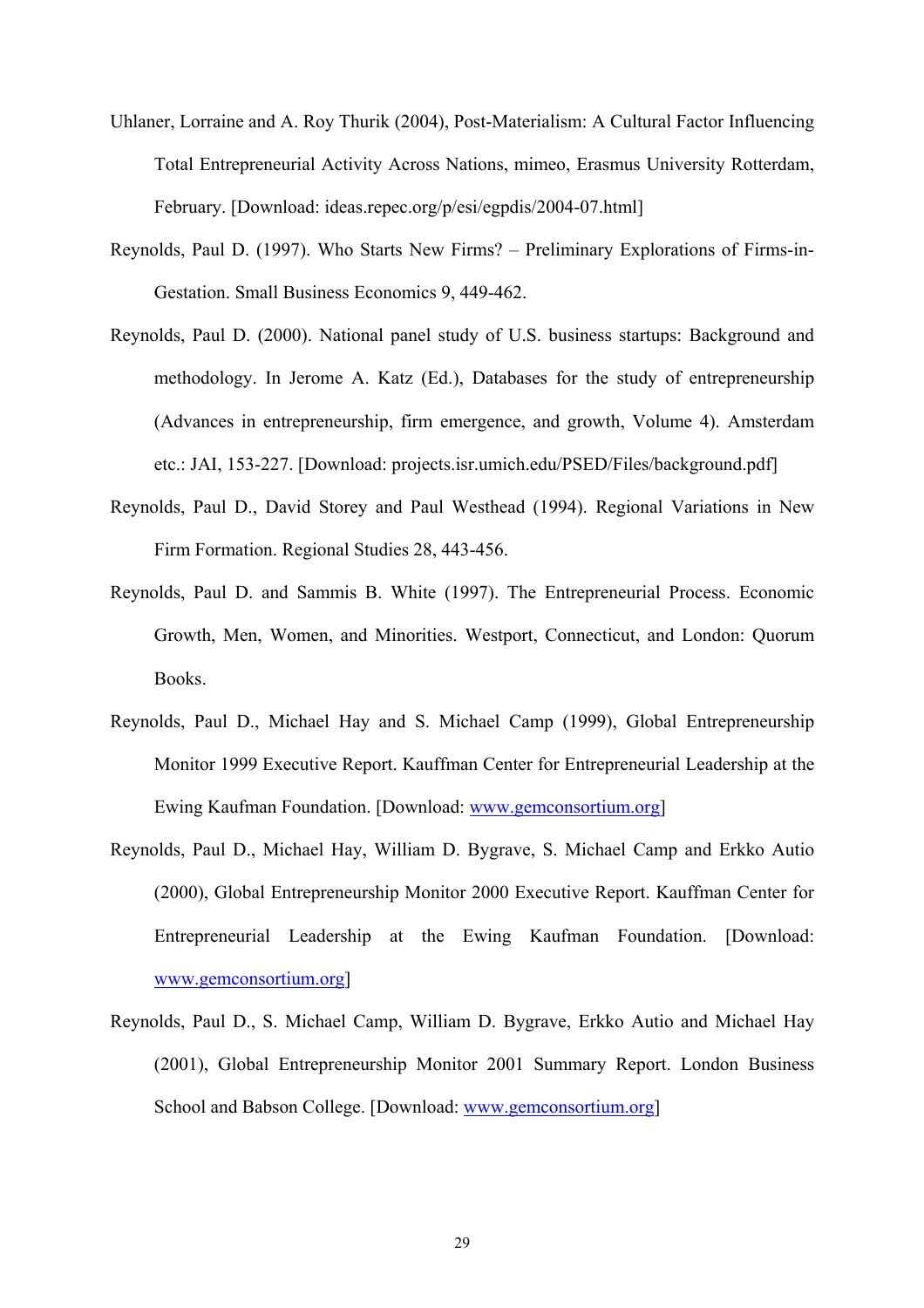- Reynolds, Paul D., William D. Bygrave, Erkko Autio, Larry W. Cox, and Michael Hay (2002a), Global Entrepreneurship Monitor 2002 Executive Report. Babson College, Ewing Marion Kauffman Foundation, and London Business School. [Download: www.gemconsortium.org]
- Reynolds, Paul D., Nancy M. Carter, William B. Gartner, Patricia G. Greene, and Larry W. Cox (2002b). The Entrepreneur next door. Characteristics of Individuals Starting Companies in America. An Executive Summary of the Panel Study of Entrepreneurial Dynamics. Ewing Marion Kauffman Foundation, Kansas City, Missouri. [Download: www.entreworld.org/psed2002]
- Reynolds, Paul D., Nancy M. Carter, William B. Gartner and Patricia G. Greene (2004a). The Prevalence of Nascent Entrepreneurs in the United States: Evidence from the Panel Study of Entrepreneurial Dynamics. Small Business Economics 23, 263-284.
- Reynolds, Paul D., William D. Bygrave, Erkko Autio et al. (2004b), Global Entrepreneurship Monitor 2003 Executive Report. Babson College, London Business School, and Kauffman Foundation. [Download: www.gemconsortium.org]
- Shaver, Kelly G., Nancy M. Carter, William B. Gartner and Paul D. Reynolds (2001). Who is a nascent entrepreneur? Decision rules for identifying and selecting entrepreneurs in the panel study of entrepreneurial dynamics (PSED). Paper presented at the Babson College Kaufman Foundation Entrepreneurship Research Conference, Jönköping, Sweden, June. [Download: www.babson.edu/entrep/fer/Babson2001/I/I-S/I-S/i-s.htm]
- van Stel, André, Sander Wennekers, Roy Thurik, Paul Reynolds and Gerrit de Wit (2003). Explaining nascent entrepreneurship across countries. SCALES-paper N200301, EIM Business and Policy Research, May. [Download: www.eim.nl]
- Verheul, Ingrid and A. Roy Thurik (2003), Explaining the entrepreneurial activity rate of women: A macro-level perspective. SCALES-paper N200304, EIM Business and Policy Research, June. [Download: www.eim.nl]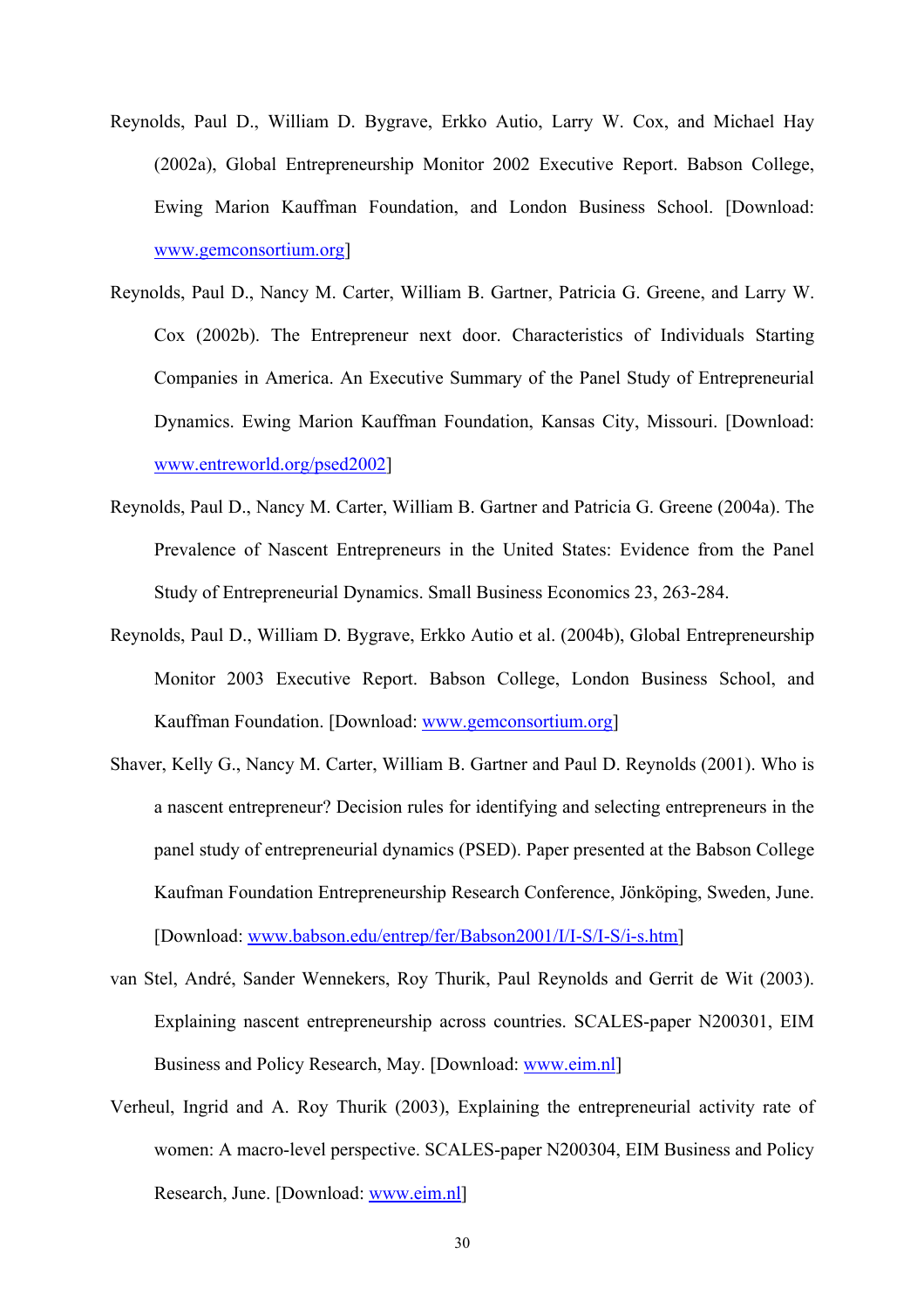- Vivarelli, Marco (2004). Are All the Potential Entrepreneurs so Good? Small Business Economics 23, 41-49.
- Wagner, Joachim (2003a). Testing Lazear's Jack-of-All-Trades View of Entrepreneurship with German Micro Data. Applied Economics Letters 10, 687-89.
- Wagner, Joachim (2003b). Are Nascent Entrepreneurs Jacks-of-All-Trades? A Test of Lazears's Theory of Entrepreneurship with German Data. Institute for the Study of Labor IZA Discussion Paper No. 911, October [Download: ftp://ftp.iza.org/dps/dp911.pdf]
- Wagner, Joachim (2003c). The Impact of Personal Characteristics and the Regional Milieu on the Transition from Unemployment to Self-Employment: Empirical Evidence for Germany. Jahrbücher für Nationalökonomie und Statistik 223, 204-222.
- Wagner, Joachim (2003d). Taking a Second Chance: Entrepreneurial Re-starters in Germany. Applied Economics Quarterly 49, 255-272.
- Wagner, Joachim (2004a). What a Difference a Y Makes: Female and Male Nascent Entrepreneurs in Germany. Institute for the Study of Labor IZA Discussion Paper No. 1134, May. [Download: ftp://ftp.iza.org/dps/dp1134.pdf]
- Wagner, Joachim (2004b). Are Young and Small Firms Hothouses for Nascent Entrepreneurs? Evidence from German Micro Data. . Institute for the Study of Labor IZA Discussion Paper No. 989, January. [Download: ftp://ftp.iza.org/dps/dp989.pdf].
- Wagner, Joachim and Rolf Sternberg (2004). Start-up activities, individual characteristics, and the regional milieu: Lessons for entrepreneurship support policies from German micro data. Annals of Regional Science 38, 219-240.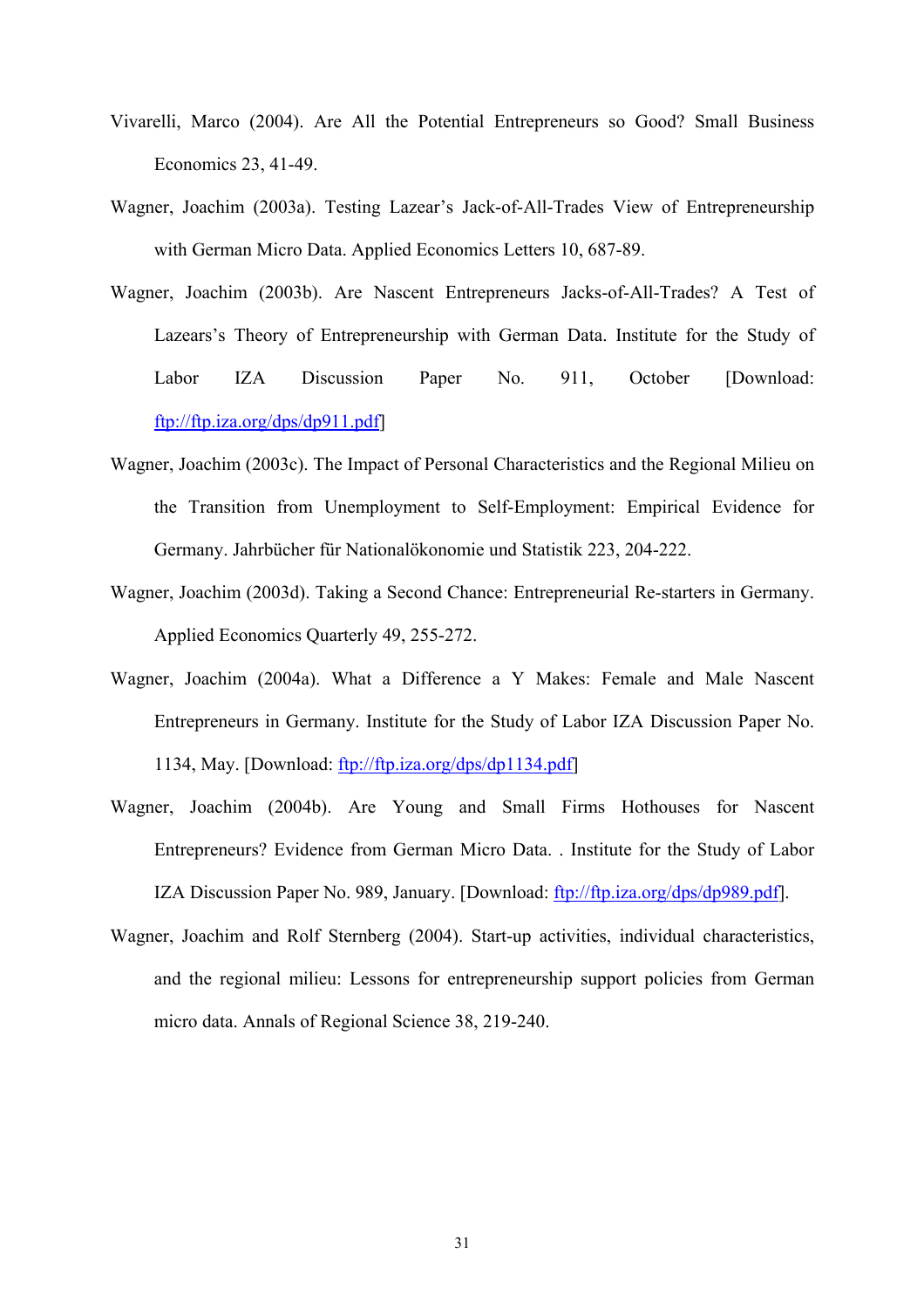### Table 1

| Country       | Share of nascent<br>Entrepreneurs | Lower bound of<br>95% confidence interval | Upper bound of<br>95% confidence interval |
|---------------|-----------------------------------|-------------------------------------------|-------------------------------------------|
| Venezuela     | 0.192                             | 0.174                                     | 0.210                                     |
| Uganda        | 0.148                             | 0.125                                     | 0.170                                     |
| Argentina     | 0.124                             | 0.109                                     | 0.140                                     |
| Chile         | 0.109                             | 0.095                                     | 0.124                                     |
| New Zealand   | 0.093                             | 0.079                                     | 0.107                                     |
| U.S.          | 0.081                             | 0.075                                     | 0.087                                     |
| Iceland       | 0.073                             | 0.061                                     | 0.085                                     |
| Australia     | 0.066                             | 0.055                                     | 0.077                                     |
| <b>Brazil</b> | 0.065                             | 0.054                                     | 0.076                                     |
| Ireland       | 0.051                             | 0.040                                     | 0.062                                     |
| Canada        | 0.051                             | 0.040                                     | 0.061                                     |
| Spain         | 0.044                             | 0.039                                     | 0.049                                     |
| Switzerland   | 0.043                             | 0.034                                     | 0.053                                     |
| China         | 0.043                             | 0.033                                     | 0.053                                     |
| Finland       | 0.041                             | 0.030                                     | 0.051                                     |
| Norway        | 0.040                             | 0.030                                     | 0.050                                     |
| Germany       | 0.035                             | 0.030                                     | 0.040                                     |
| <b>UK</b>     | 0.034                             | 0.031                                     | 0.037                                     |
| Denmark       | 0.031                             | 0.023                                     | 0.038                                     |
| Singapore     | 0.030                             | 0.022                                     | 0.038                                     |
| Slovenia      | 0.030                             | 0.022                                     | 0.038                                     |
| Greece        | 0.029                             | 0.022                                     | 0.037                                     |
| Belgium       | 0.028                             | 0.021                                     | 0.035                                     |
| South Africa  | 0.027                             | 0.021                                     | 0.034                                     |
| Italy         | 0.020                             | 0.014                                     | 0.027                                     |
| Sweden        | 0.020                             | 0.014                                     | 0.027                                     |
| Croatia       | 0.018                             | 0.011                                     | 0.024                                     |
| Netherlands   | 0.017                             | 0.012                                     | 0.022                                     |
| Hong Kong     | 0.017                             | 0.011                                     | 0.023                                     |
| Japan         | 0.014                             | 0.008                                     | 0.019                                     |
| France        | 0.009                             | 0.004                                     | 0.013                                     |

Source: Global Entrepreneurship Monitor 2003 (data provided by Rolf Sternberg)